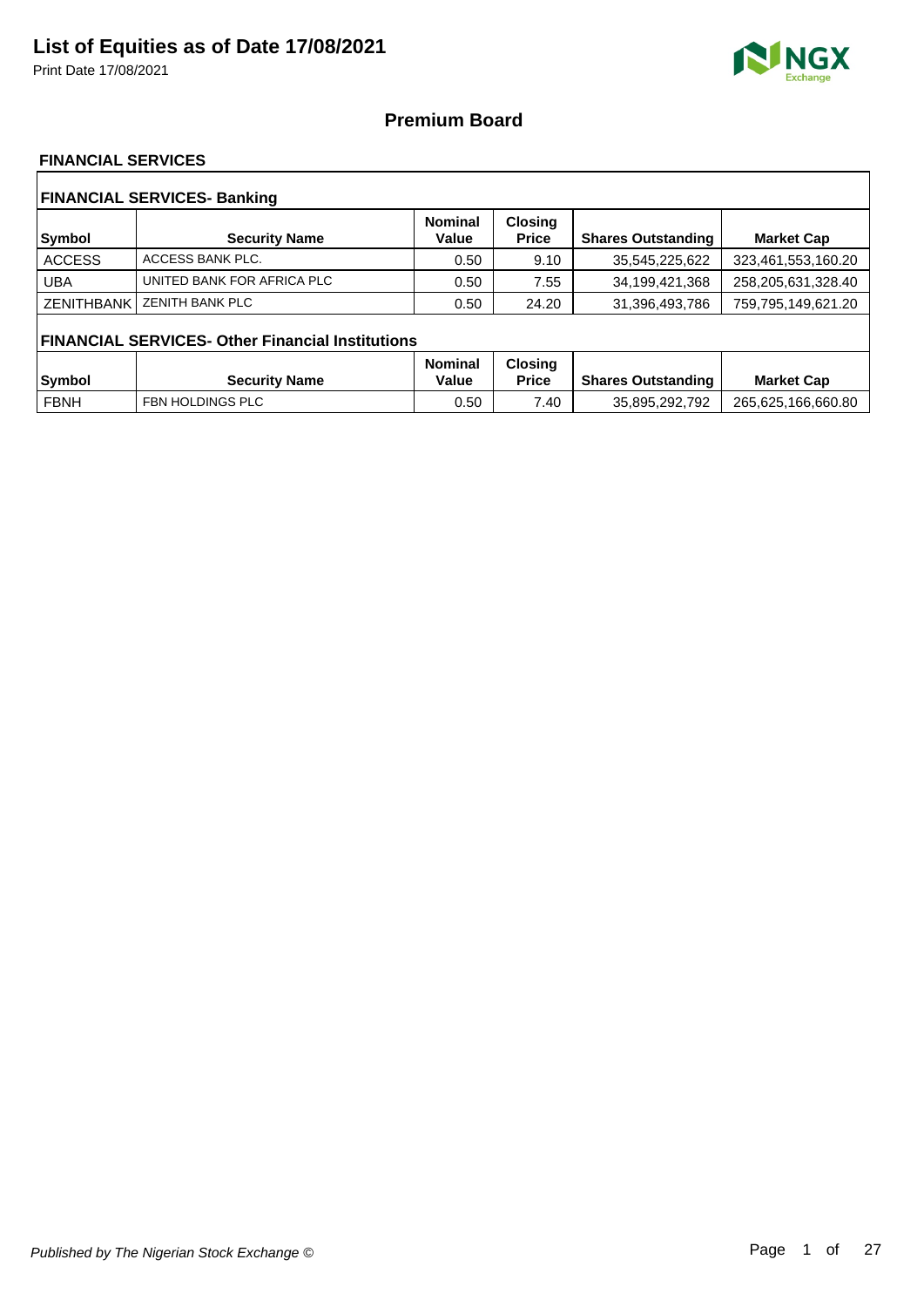### **Premium Board**

**ICT**

| <b>ICT- Telecommunications Services</b> |                                |                         |                                |                           |                      |  |
|-----------------------------------------|--------------------------------|-------------------------|--------------------------------|---------------------------|----------------------|--|
| <b>Symbol</b>                           | <b>Security Name</b>           | <b>Nominal</b><br>Value | <b>Closing</b><br><b>Price</b> | <b>Shares Outstanding</b> | <b>Market Cap</b>    |  |
| l MTNN                                  | MTN NIGERIA COMMUNICATIONS PLC | 0.02                    | 172.10                         | 20,354,513,050            | 3,503,011,695,905.00 |  |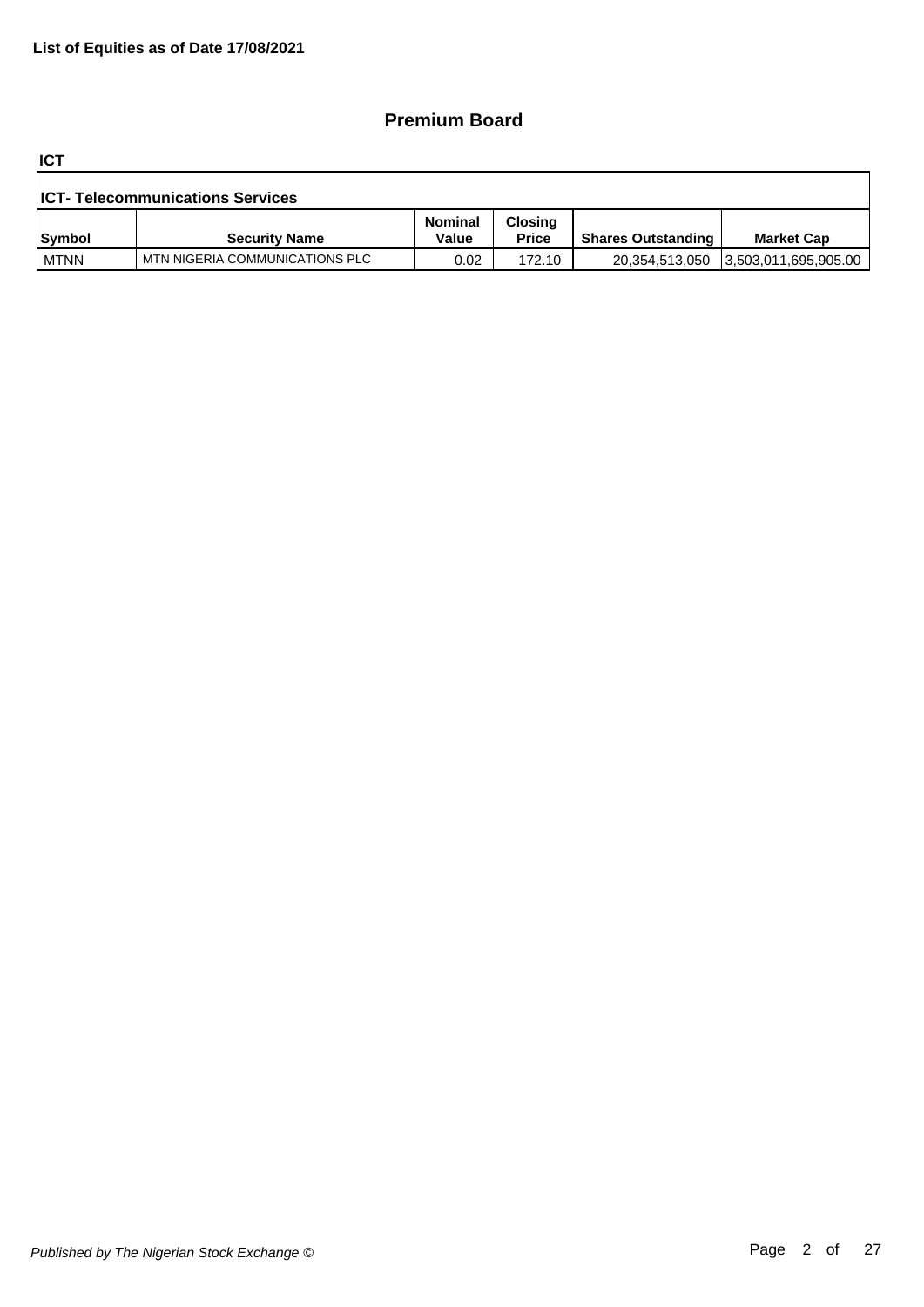### **Premium Board**

#### **INDUSTRIAL GOODS**

| <b>INDUSTRIAL GOODS- Building Materials</b> |                      |                         |                                |                           |                      |  |  |
|---------------------------------------------|----------------------|-------------------------|--------------------------------|---------------------------|----------------------|--|--|
| Symbol                                      | <b>Security Name</b> | <b>Nominal</b><br>Value | <b>Closing</b><br><b>Price</b> | <b>Shares Outstanding</b> | <b>Market Cap</b>    |  |  |
| DANGCEM                                     | DANGOTE CEMENT PLC   | 0.50                    | 249.60                         | 17,040,507,405            | 4,253,310,648,288.00 |  |  |
| <b>WAPCO</b>                                | LAFARGE AFRICA PLC.  | 0.50                    | 22.00                          | 16,107,795,496            | 354,371,500,912.00   |  |  |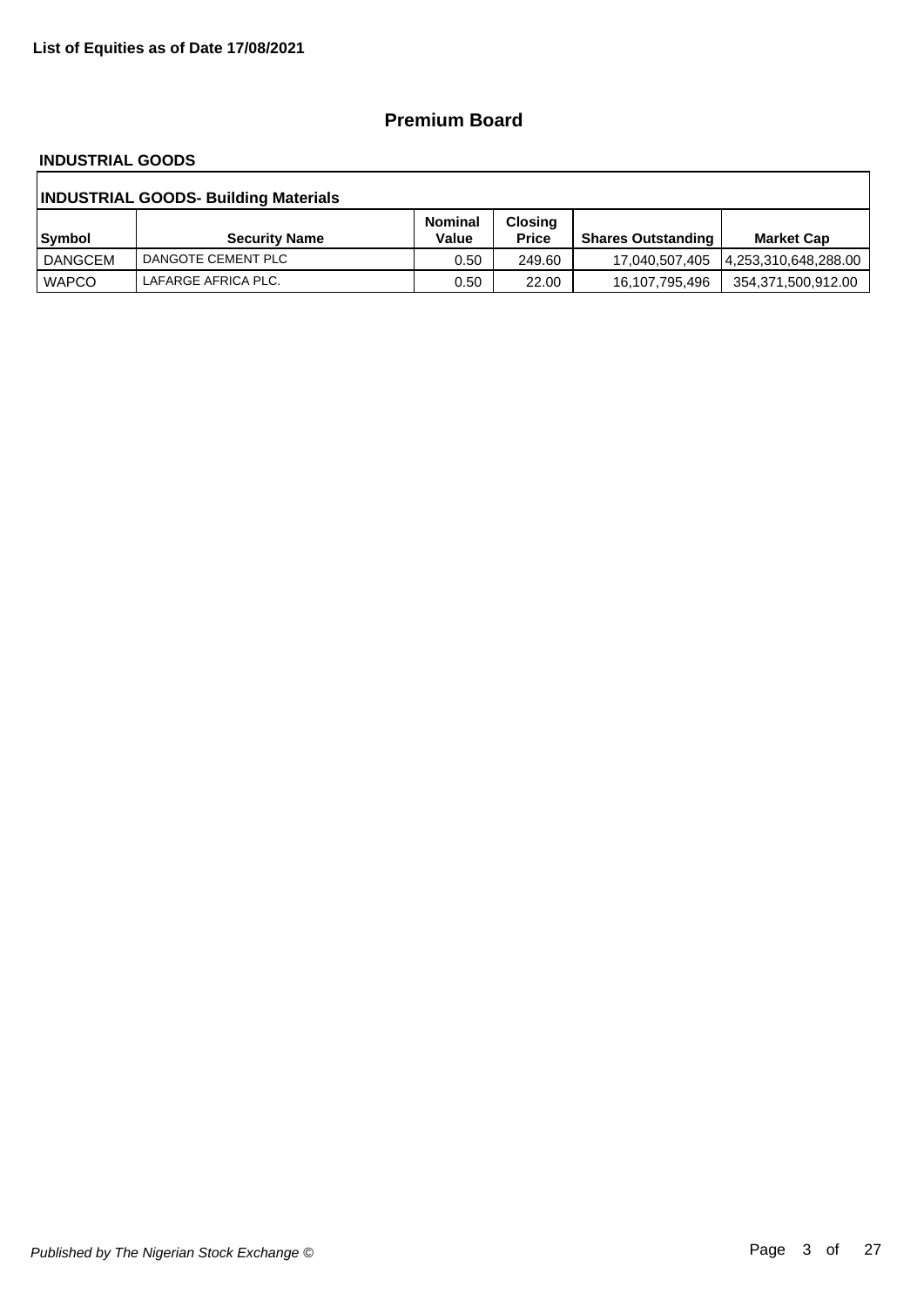### **Premium Board**

#### **OIL AND GAS**

| <b>OIL AND GAS- Exploration and Production</b> |                      |                         |                                |                           |                    |  |  |
|------------------------------------------------|----------------------|-------------------------|--------------------------------|---------------------------|--------------------|--|--|
| <b>Symbol</b>                                  | <b>Security Name</b> | <b>Nominal</b><br>Value | <b>Closing</b><br><b>Price</b> | <b>Shares Outstanding</b> | <b>Market Cap</b>  |  |  |
| i SEPLAT                                       | SEPLAT ENERGY PLC    | 0.50                    | 759.70                         | 588.444.561               | 447,041,332,991.70 |  |  |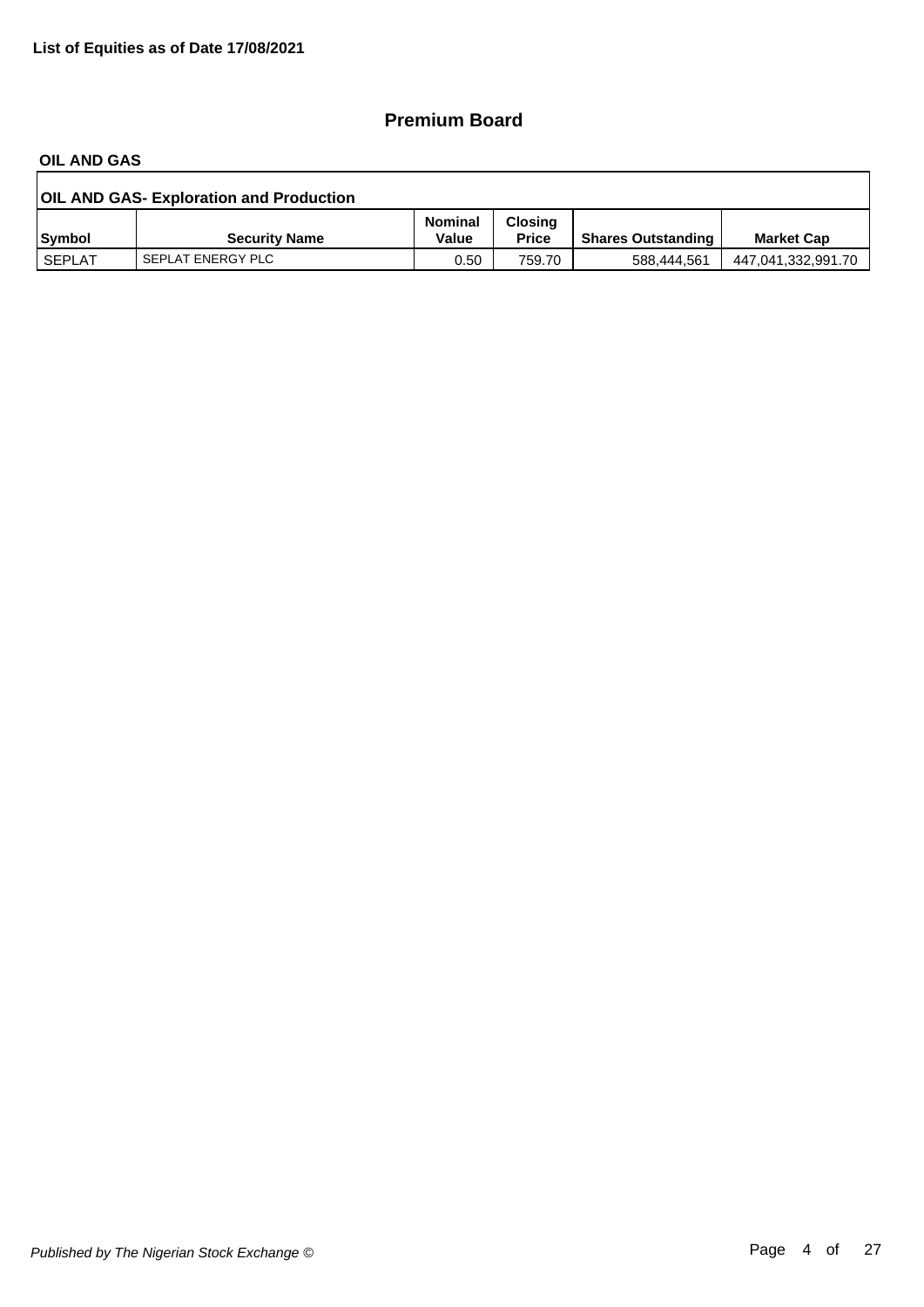# **CONGLOMERATES**

| <b>CONGLOMERATES- Diversified Industries</b> |                             |                  |                         |                           |                   |  |  |
|----------------------------------------------|-----------------------------|------------------|-------------------------|---------------------------|-------------------|--|--|
| <b>Symbol</b>                                | <b>Security Name</b>        | Nominal<br>Value | Closina<br><b>Price</b> | <b>Shares Outstanding</b> | <b>Market Cap</b> |  |  |
|                                              | CHELLARAM   CHELLARAMS PLC. | 0.50             | 2.24                    | 722.925.000               | 1,619,352,000.00  |  |  |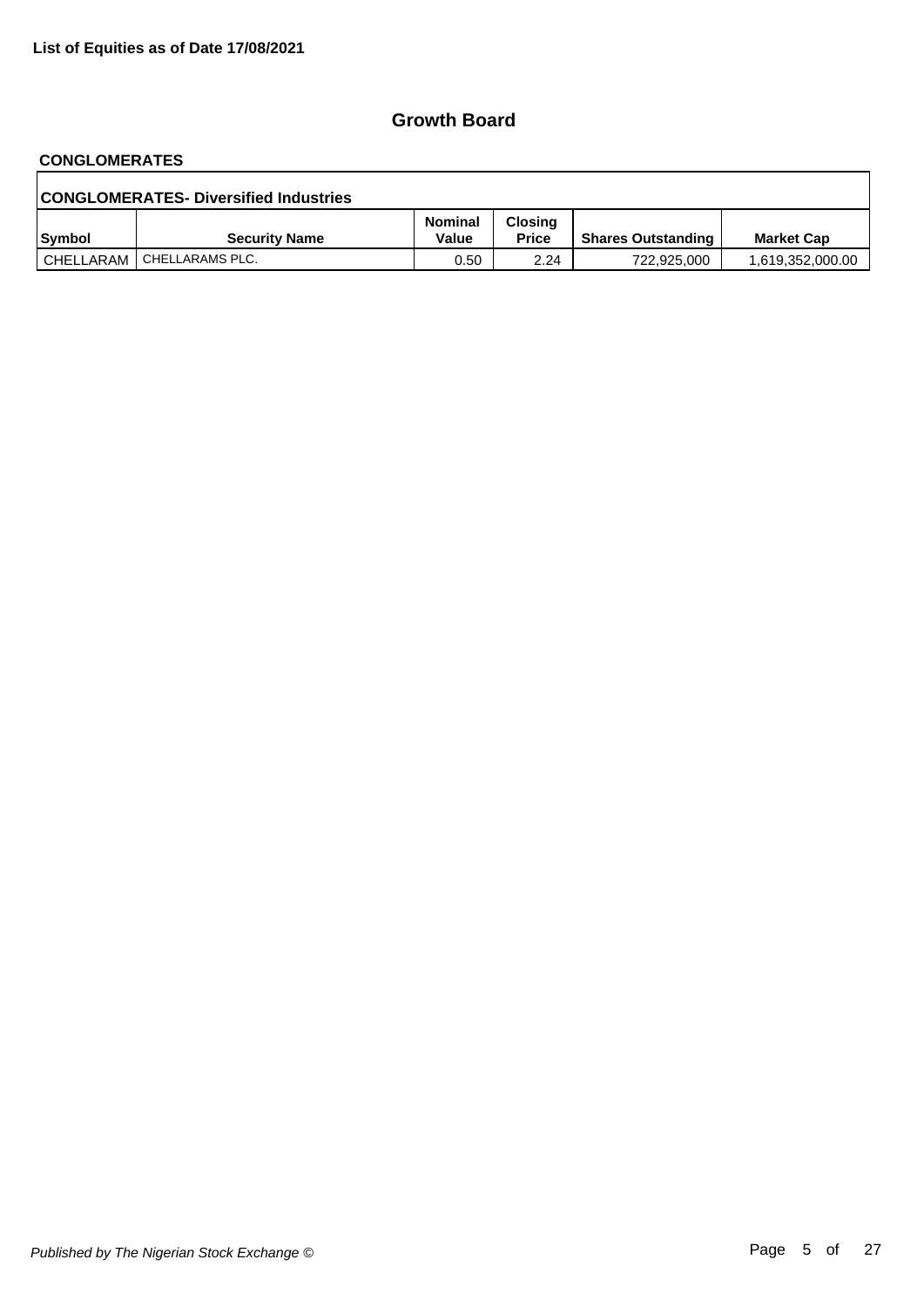# **CONSUMER GOODS**

| <b>CONSUMER GOODS- Food Products</b> |                      |                         |                         |                           |                   |  |  |
|--------------------------------------|----------------------|-------------------------|-------------------------|---------------------------|-------------------|--|--|
| Symbol                               | <b>Security Name</b> | <b>Nominal</b><br>Value | Closing<br><b>Price</b> | <b>Shares Outstanding</b> | <b>Market Cap</b> |  |  |
| <b>MCNICHOLS</b>                     | I MCNICHOLS PLC      | 0.50                    | 0.77                    | 326,700,000               | 251,559,000.00    |  |  |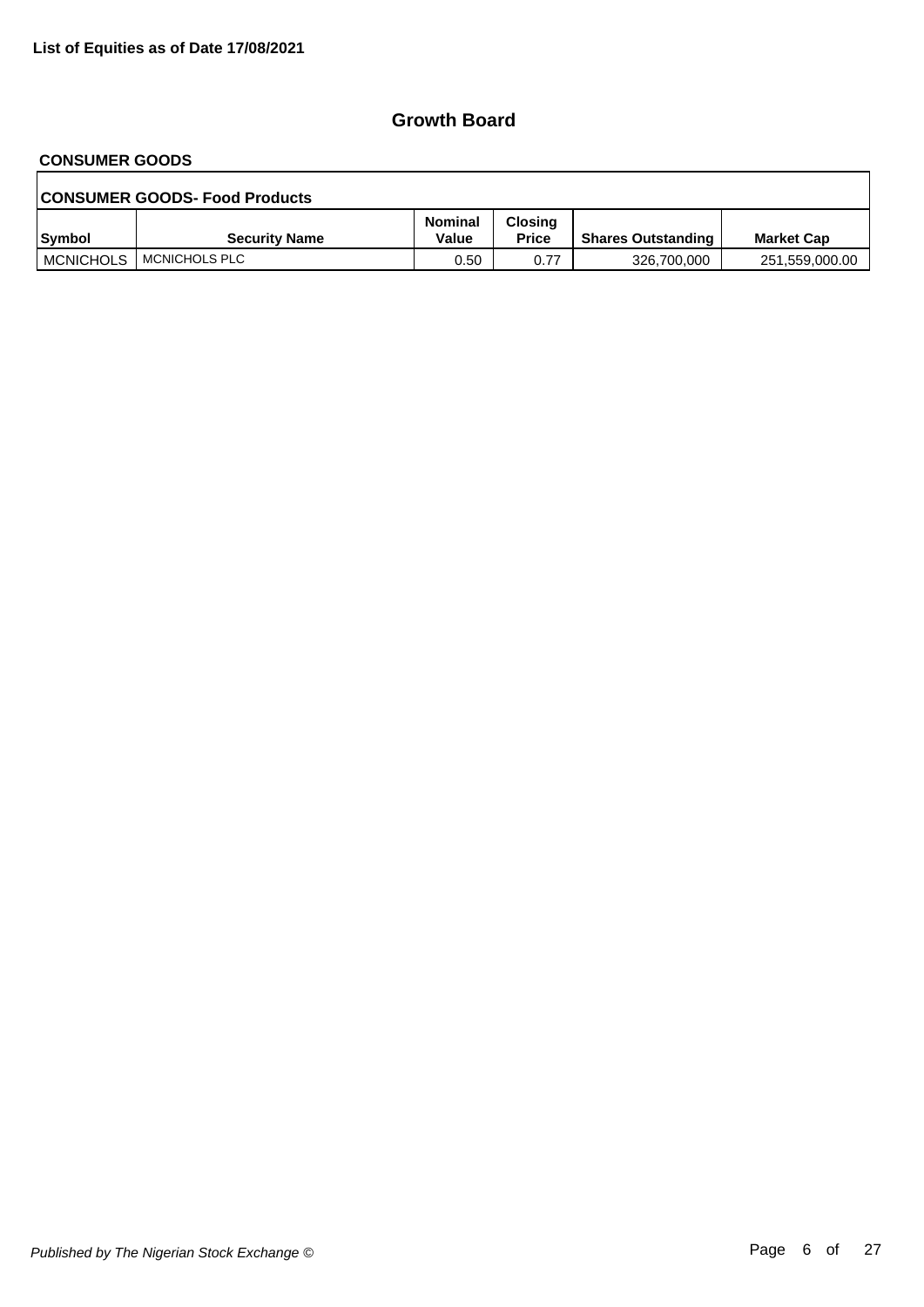# **FINANCIAL SERVICES**

| <b>FINANCIAL SERVICES- Mortgage Carriers, Brokers and Services</b> |                                           |                         |                                |                           |                   |  |  |
|--------------------------------------------------------------------|-------------------------------------------|-------------------------|--------------------------------|---------------------------|-------------------|--|--|
| Symbol                                                             | <b>Security Name</b>                      | <b>Nominal</b><br>Value | <b>Closing</b><br><b>Price</b> | <b>Shares Outstanding</b> | <b>Market Cap</b> |  |  |
|                                                                    | LIVINGTRUST LIVINGTRUST MORTGAGE BANK PLC | 0.50                    | 0.67                           | 5,000,000,000             | 3,350,000,000.00  |  |  |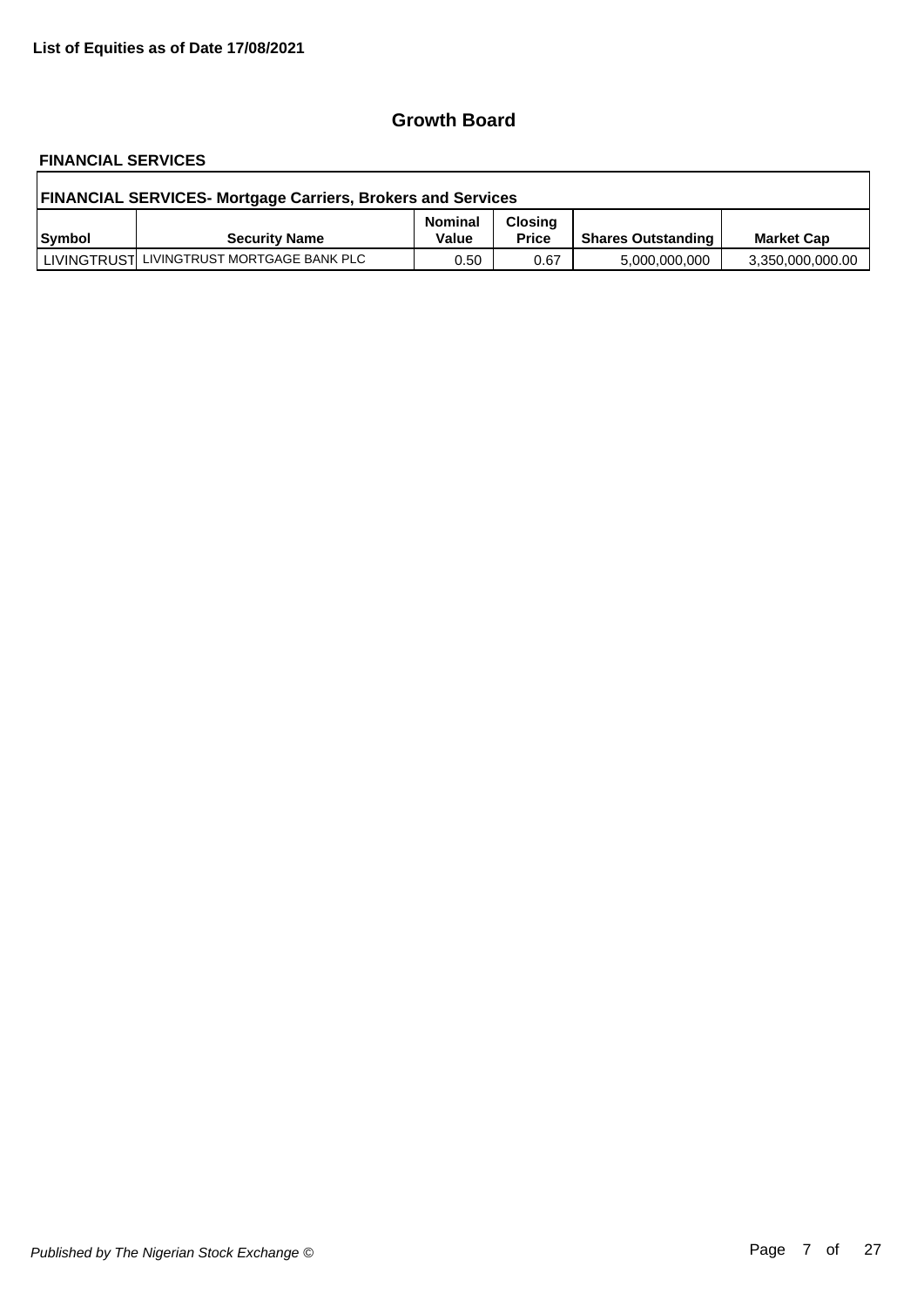**ICT**

| <b>ICT- Telecommunications Services</b> |                      |                         |                                |                           |                   |  |  |
|-----------------------------------------|----------------------|-------------------------|--------------------------------|---------------------------|-------------------|--|--|
| Symbol                                  | <b>Security Name</b> | <b>Nominal</b><br>Value | <b>Closing</b><br><b>Price</b> | <b>Shares Outstanding</b> | <b>Market Cap</b> |  |  |
| <b>BAPLC</b>                            | BRICLINKS AFRICA PLC | .00                     | 6.25                           | 10,000,000                | 62,500,000.00     |  |  |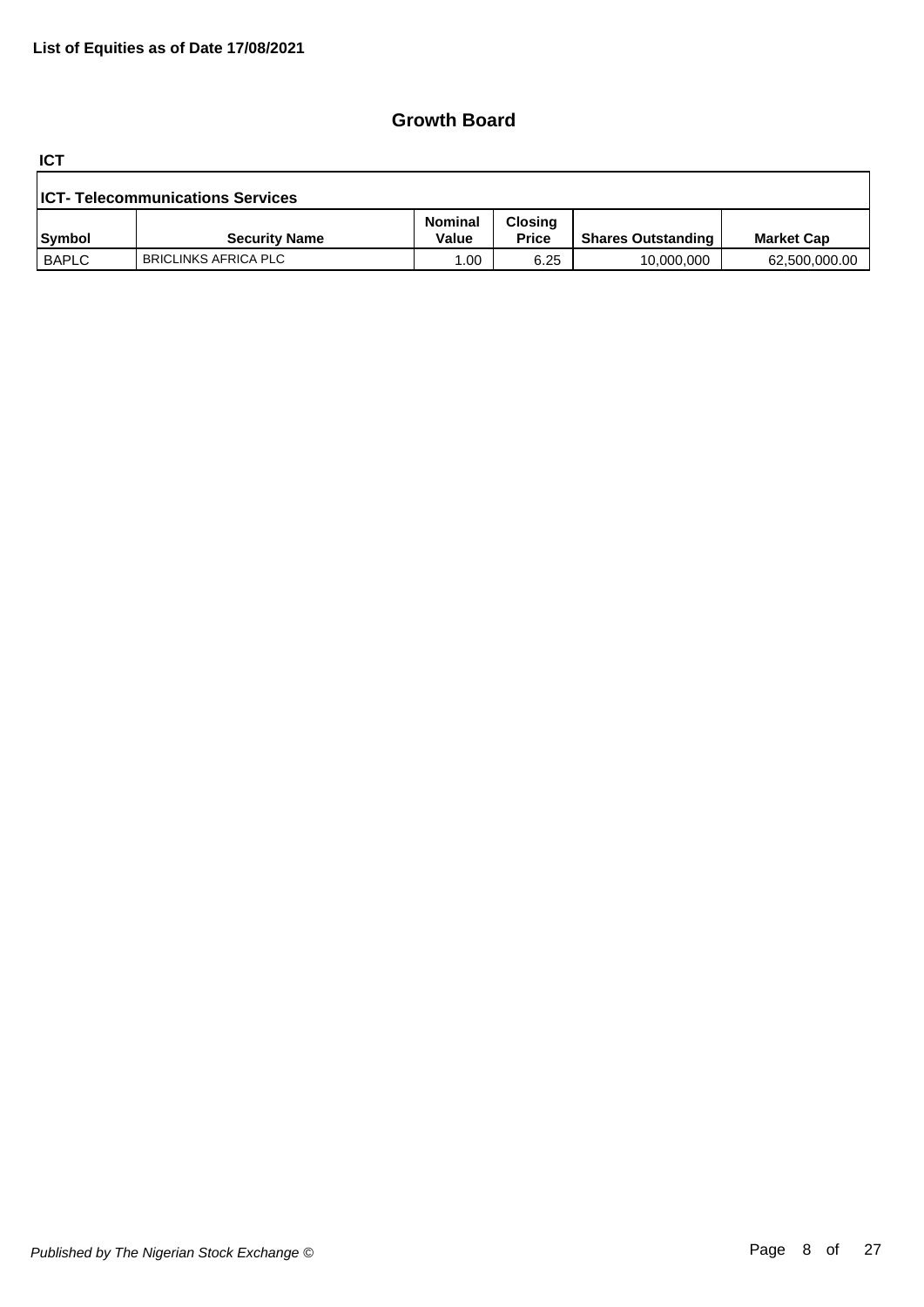#### **SERVICES**

| <b>SERVICES- Waste Management</b> |                      |                         |                                |                           |                   |  |  |
|-----------------------------------|----------------------|-------------------------|--------------------------------|---------------------------|-------------------|--|--|
| <b>Symbol</b>                     | <b>Security Name</b> | <b>Nominal</b><br>Value | <b>Closing</b><br><b>Price</b> | <b>Shares Outstanding</b> | <b>Market Cap</b> |  |  |
| l TIP                             | THE INITIATES PLC    | 0.50                    | 0.47                           | 889,981,552               | 418,291,329.44    |  |  |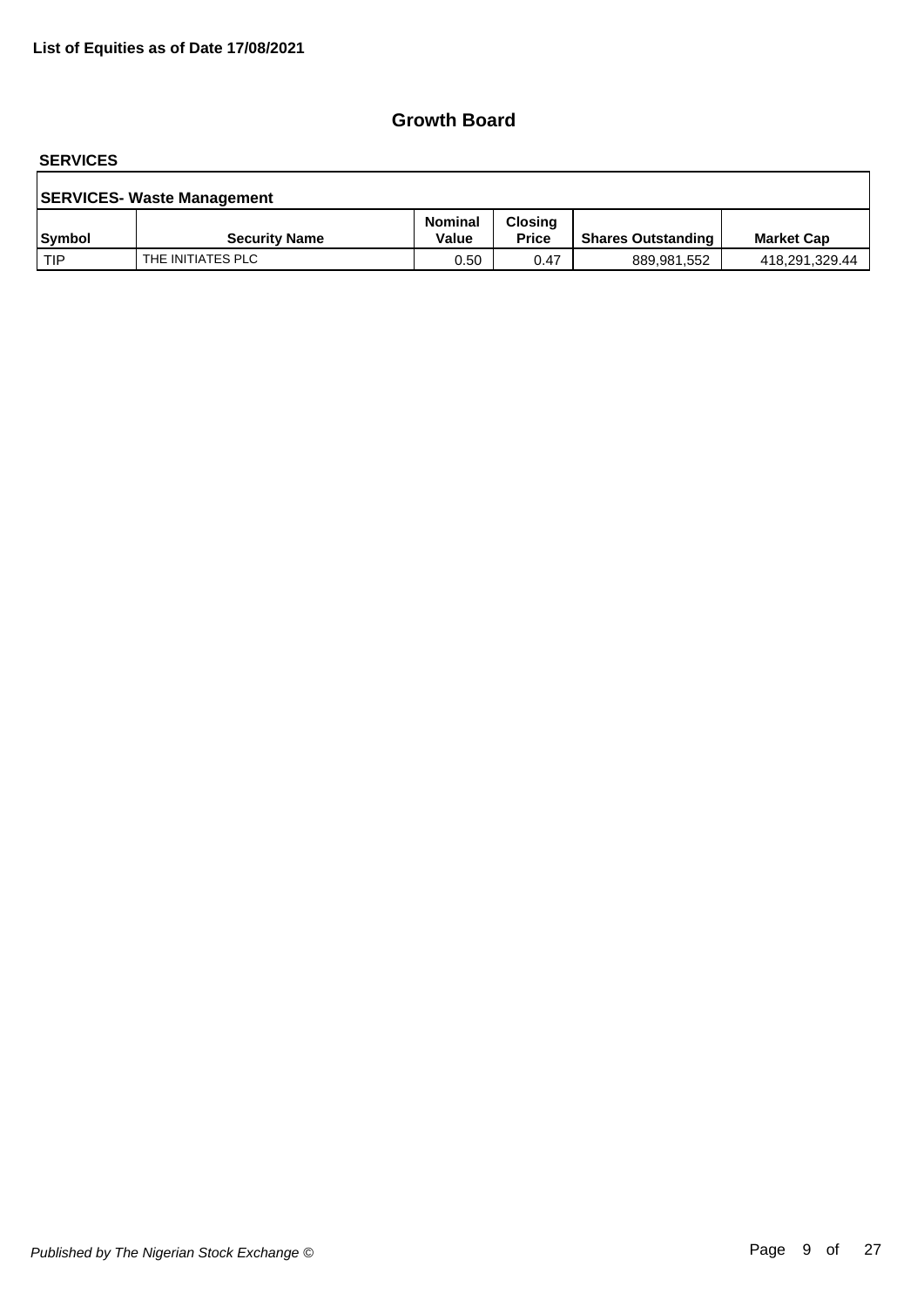#### **AGRICULTURE**

| <b>AGRICULTURE- Crop Production</b> |                                                  |                         |                                |                           |                    |  |  |  |  |
|-------------------------------------|--------------------------------------------------|-------------------------|--------------------------------|---------------------------|--------------------|--|--|--|--|
| <b>Symbol</b>                       | <b>Security Name</b>                             | <b>Nominal</b><br>Value | <b>Closing</b><br><b>Price</b> | <b>Shares Outstanding</b> | <b>Market Cap</b>  |  |  |  |  |
| <b>ELLAHLAKES</b>                   | ELLAH LAKES PLC.                                 | 0.50                    | 4.25                           | 2,000,000,000             | 8,500,000,000.00   |  |  |  |  |
| <b>FTNCOCOA</b>                     | FTN COCOA PROCESSORS PLC                         | 0.50                    | 0.43                           | 2,200,000,000             | 946,000,000.00     |  |  |  |  |
| OKOMUOIL                            | OKOMU OIL PALM PLC.                              | 0.50                    | 110.00                         | 953,910,000               | 104,930,100,000.00 |  |  |  |  |
| <b>PRESCO</b>                       | PRESCO PLC                                       | 0.50                    | 72.60                          | 1,000,000,000             | 72,600,000,000.00  |  |  |  |  |
|                                     | <b>AGRICULTURE- Livestock/Animal Specialties</b> |                         |                                |                           |                    |  |  |  |  |
|                                     |                                                  | <b>Nominal</b>          | <b>Closing</b>                 |                           |                    |  |  |  |  |
| Symbol                              | <b>Security Name</b>                             | Value                   | <b>Price</b>                   | <b>Shares Outstanding</b> | <b>Market Cap</b>  |  |  |  |  |
| <b>LIVESTOCK</b>                    | LIVESTOCK FEEDS PLC.                             | 0.50                    | 1.99                           | 2,999,999,418             | 5,969,998,841.82   |  |  |  |  |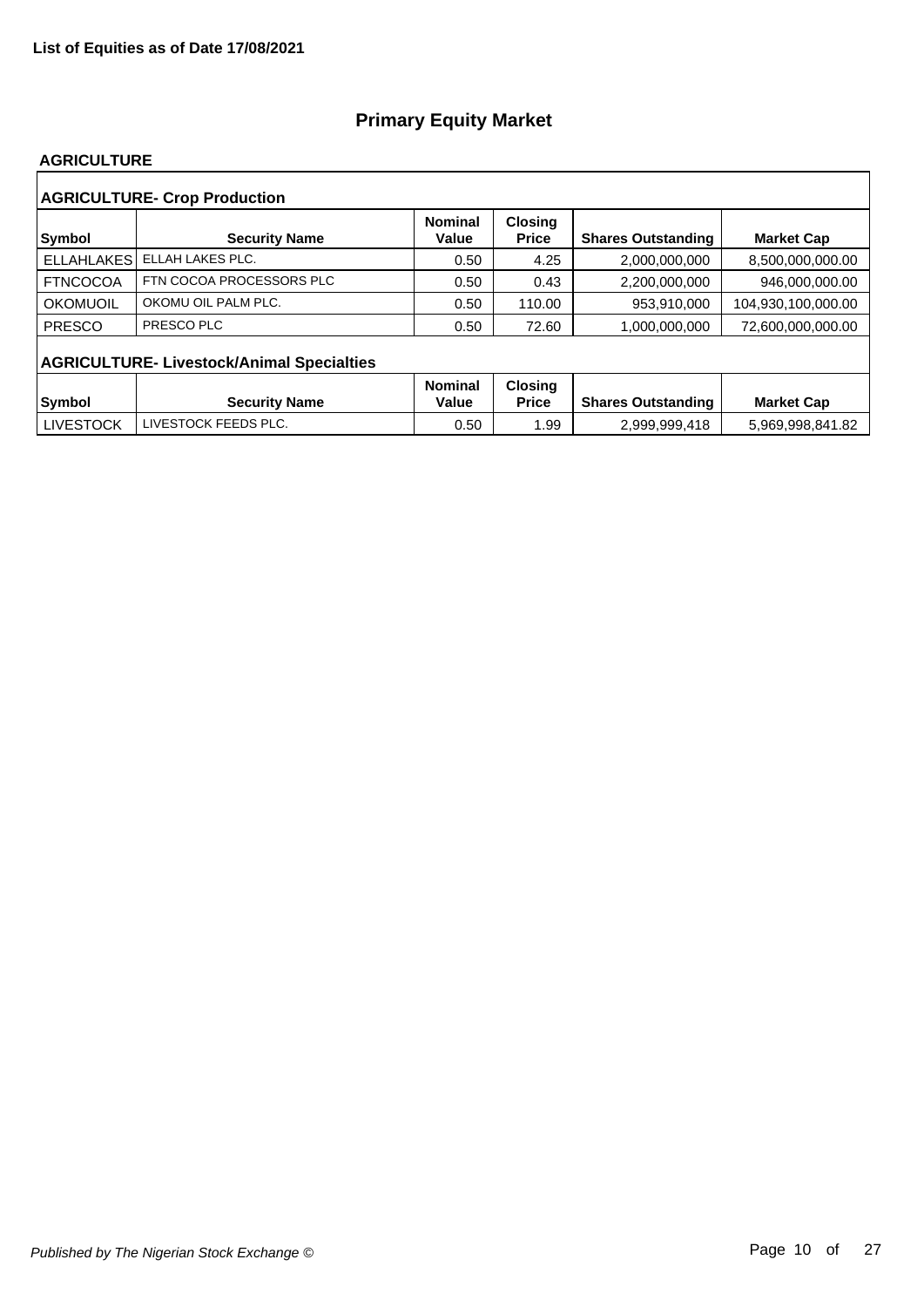#### **CONGLOMERATES**

| <b>CONGLOMERATES- Diversified Industries</b> |                                             |                         |                                |                           |                   |  |  |
|----------------------------------------------|---------------------------------------------|-------------------------|--------------------------------|---------------------------|-------------------|--|--|
| Symbol                                       | <b>Security Name</b>                        | <b>Nominal</b><br>Value | <b>Closing</b><br><b>Price</b> | <b>Shares Outstanding</b> | <b>Market Cap</b> |  |  |
| <b>JOHNHOLT</b>                              | JOHN HOLT PLC.                              | 0.50                    | 0.75                           | 389,151,412               | 291,863,559.00    |  |  |
| <b>SCOA</b>                                  | SCOA NIG. PLC.                              | 0.50                    | 1.76                           | 649,825,665               | 1,143,693,170.40  |  |  |
| <b>TRANSCORP</b>                             | TRANSNATIONAL CORPORATION OF<br>NIGERIA PLC | 0.50                    | 0.95                           | 40,647,990,293            | 38,615,590,778.35 |  |  |
| <b>UACN</b>                                  | UACN PLC.                                   | 0.50                    | 10.45                          | 2,881,296,580             | 30,109,549,261.00 |  |  |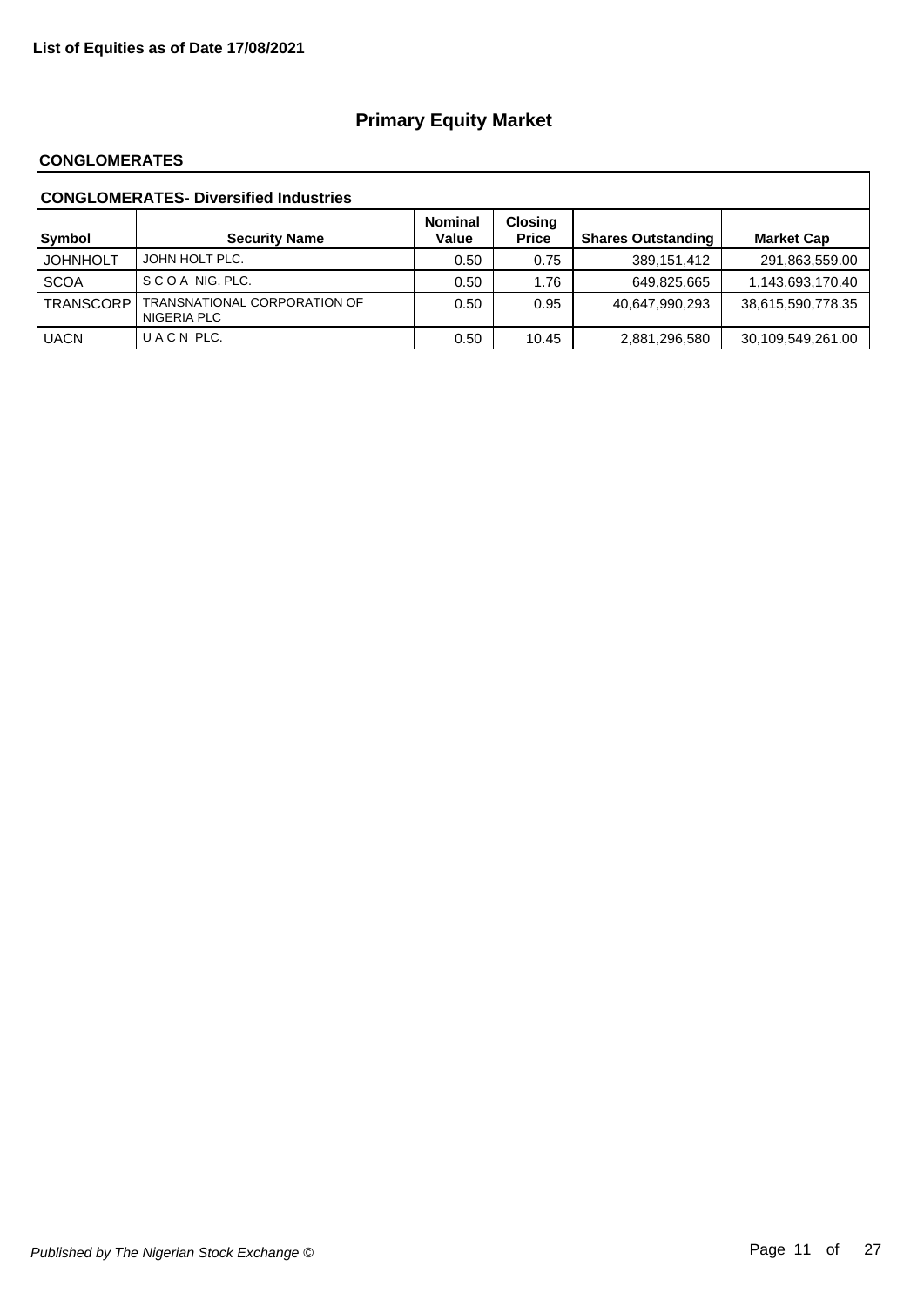#### **CONSTRUCTION/REAL ESTATE**

| <b>CONSTRUCTION/REAL ESTATE- Building Construction</b>             |                                |                         |                                |                           |                   |  |  |  |
|--------------------------------------------------------------------|--------------------------------|-------------------------|--------------------------------|---------------------------|-------------------|--|--|--|
| Symbol                                                             | <b>Security Name</b>           | <b>Nominal</b><br>Value | <b>Closing</b><br><b>Price</b> | <b>Shares Outstanding</b> | <b>Market Cap</b> |  |  |  |
| <b>ARBICO</b>                                                      | ARBICO PLC.                    | 0.50                    | 1.03                           | 148,500,000               | 152,955,000.00    |  |  |  |
| <b>CONSTRUCTION/REAL ESTATE- Infrastructure/Heavy Construction</b> |                                |                         |                                |                           |                   |  |  |  |
| Symbol                                                             | <b>Security Name</b>           | <b>Nominal</b><br>Value | <b>Closing</b><br><b>Price</b> | <b>Shares Outstanding</b> | <b>Market Cap</b> |  |  |  |
| <b>JBERGER</b>                                                     | <b>JULIUS BERGER NIG. PLC.</b> | 0.50                    | 25.00                          | 1,600,000,000             | 40,000,000,000.00 |  |  |  |
| <b>CONSTRUCTION/REAL ESTATE- Real Estate Development</b>           |                                |                         |                                |                           |                   |  |  |  |
|                                                                    |                                | <b>Nominal</b>          | <b>Closing</b><br><b>Price</b> |                           |                   |  |  |  |
| Symbol                                                             | <b>Security Name</b>           | Value                   |                                | <b>Shares Outstanding</b> | <b>Market Cap</b> |  |  |  |
| <b>UPDC</b>                                                        | <b>UPDC PLC</b>                | 0.50                    | 1.27                           | 18,559,969,936            | 23,571,161,818.72 |  |  |  |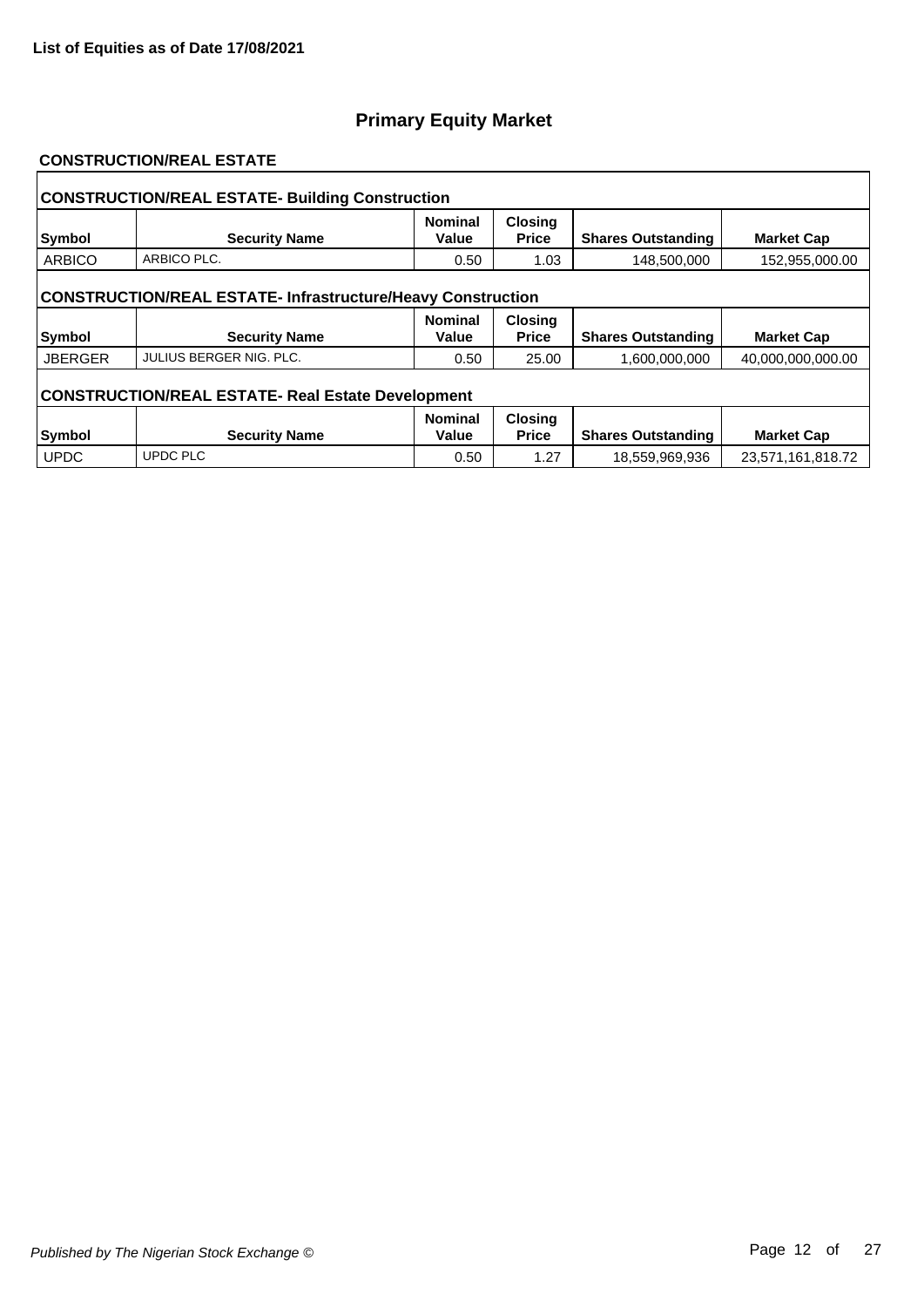# **CONSUMER GOODS**

|                                                      | <b>CONSUMER GOODS- Automobiles/Auto Parts</b>      |                                |                                |                           |                      |  |  |  |  |
|------------------------------------------------------|----------------------------------------------------|--------------------------------|--------------------------------|---------------------------|----------------------|--|--|--|--|
| <b>Symbol</b>                                        | <b>Security Name</b>                               | <b>Nominal</b><br>Value        | <b>Closing</b><br><b>Price</b> | <b>Shares Outstanding</b> | <b>Market Cap</b>    |  |  |  |  |
| <b>DUNLOP</b>                                        | DN TYRE & RUBBER PLC                               | 0.50                           | 0.20                           | 4,772,669,212             | 954,533,842.40       |  |  |  |  |
| <b>CONSUMER GOODS- Beverages--Brewers/Distillers</b> |                                                    |                                |                                |                           |                      |  |  |  |  |
| <b>Symbol</b>                                        | <b>Security Name</b>                               | <b>Nominal</b><br>Value        | <b>Closing</b><br><b>Price</b> | <b>Shares Outstanding</b> | <b>Market Cap</b>    |  |  |  |  |
| <b>CHAMPION</b>                                      | CHAMPION BREW, PLC.                                | 0.50                           | 2.10                           | 7,829,496,464             | 16,441,942,574.40    |  |  |  |  |
| <b>GOLDBREW</b>                                      | GOLDEN GUINEA BREW. PLC.                           | 0.50                           | 0.81                           | 1,024,668,000             | 829,981,080.00       |  |  |  |  |
| <b>GUINNESS</b>                                      | <b>GUINNESS NIG PLC</b>                            | 0.50                           | 31.50                          | 2,190,382,819             | 68,997,058,798.50    |  |  |  |  |
| <b>INTBREW</b>                                       | INTERNATIONAL BREWERIES PLC.                       | 0.50                           | 5.00                           | 26,862,068,550            | 134,310,342,750.00   |  |  |  |  |
| <b>NB</b>                                            | NIGERIAN BREW. PLC.                                | 0.50                           | 57.00                          | 7,996,902,051             | 455,823,416,907.00   |  |  |  |  |
|                                                      | <b>CONSUMER GOODS- Food Products</b>               |                                |                                |                           |                      |  |  |  |  |
| Symbol                                               | <b>Security Name</b>                               | <b>Nominal</b><br><b>Value</b> | <b>Closing</b><br><b>Price</b> | <b>Shares Outstanding</b> | <b>Market Cap</b>    |  |  |  |  |
| DANGSUGAR                                            | DANGOTE SUGAR REFINERY PLC                         | 0.50                           | 17.95                          | 12,146,878,241            | 218,036,464,425.95   |  |  |  |  |
| <b>FLOURMILL</b>                                     | FLOUR MILLS NIG. PLC.                              | 0.50                           | 29.00                          | 4,100,379,605             | 118,911,008,545.00   |  |  |  |  |
| <b>HONYFLOUR</b>                                     | HONEYWELL FLOUR MILL PLC                           | 0.50                           | 2.47                           | 7,930,197,658             | 19,587,588,215.26    |  |  |  |  |
| <b>MULTITREX</b>                                     | MULTI-TREX INTEGRATED FOODS PLC                    | 0.50                           | 0.36                           | 3,722,493,620             | 1,340,097,703.20     |  |  |  |  |
| <b>NASCON</b>                                        | NASCON ALLIED INDUSTRIES PLC                       | 0.50                           | 14.65                          | 2,649,438,378             | 38,814,272,237.70    |  |  |  |  |
| <b>NNFM</b>                                          | N NIG. FLOUR MILLS PLC.                            | 0.50                           | 7.55                           | 178,200,000               | 1,345,410,000.00     |  |  |  |  |
| UNIONDICON                                           | UNION DICON SALT PLC.                              | 0.50                           | 9.90                           | 273,338,776               | 2,706,053,882.40     |  |  |  |  |
|                                                      | <b>CONSUMER GOODS- Food Products--Diversified</b>  |                                |                                |                           |                      |  |  |  |  |
| <b>Symbol</b>                                        | <b>Security Name</b>                               | Nominal<br>Value               | <b>Closing</b><br><b>Price</b> | <b>Shares Outstanding</b> | <b>Market Cap</b>    |  |  |  |  |
| <b>CADBURY</b>                                       | CADBURY NIGERIA PLC.                               | 0.50                           | 8.95                           | 1,878,202,040             | 16,809,908,258.00    |  |  |  |  |
| <b>NESTLE</b>                                        | NESTLE NIGERIA PLC.                                | 0.50                           | 1,400.00                       | 792,656,252               | 1,109,718,752,800.00 |  |  |  |  |
|                                                      | <b>CONSUMER GOODS- Household Durables</b>          |                                |                                |                           |                      |  |  |  |  |
| Symbol                                               | <b>Security Name</b>                               | <b>Nominal</b><br>Value        | <b>Closing</b><br><b>Price</b> | <b>Shares Outstanding</b> | <b>Market Cap</b>    |  |  |  |  |
| <b>ENAMELWA</b>                                      | NIGERIAN ENAMELWARE PLC.                           | 0.50                           | 16.20                          | 76,032,000                | 1,231,718,400.00     |  |  |  |  |
| <b>VITAFOAM</b>                                      | VITAFOAM NIG PLC.                                  | 0.50                           | 15.50                          | 1,250,844,064             | 19,388,082,992.00    |  |  |  |  |
|                                                      | <b>CONSUMER GOODS- Personal/Household Products</b> |                                |                                |                           |                      |  |  |  |  |
| <b>Symbol</b>                                        | <b>Security Name</b>                               | Nominal<br><b>Value</b>        | <b>Closing</b><br><b>Price</b> | <b>Shares Outstanding</b> | <b>Market Cap</b>    |  |  |  |  |
| <b>PZ</b>                                            | P Z CUSSONS NIGERIA PLC.                           | 0.50                           | 6.00                           | 3,970,477,045             | 23,822,862,270.00    |  |  |  |  |
| <b>UNILEVER</b>                                      | UNILEVER NIGERIA PLC.                              | 0.50                           | 15.00                          | 5,745,005,417             | 86,175,081,255.00    |  |  |  |  |
|                                                      |                                                    |                                |                                |                           |                      |  |  |  |  |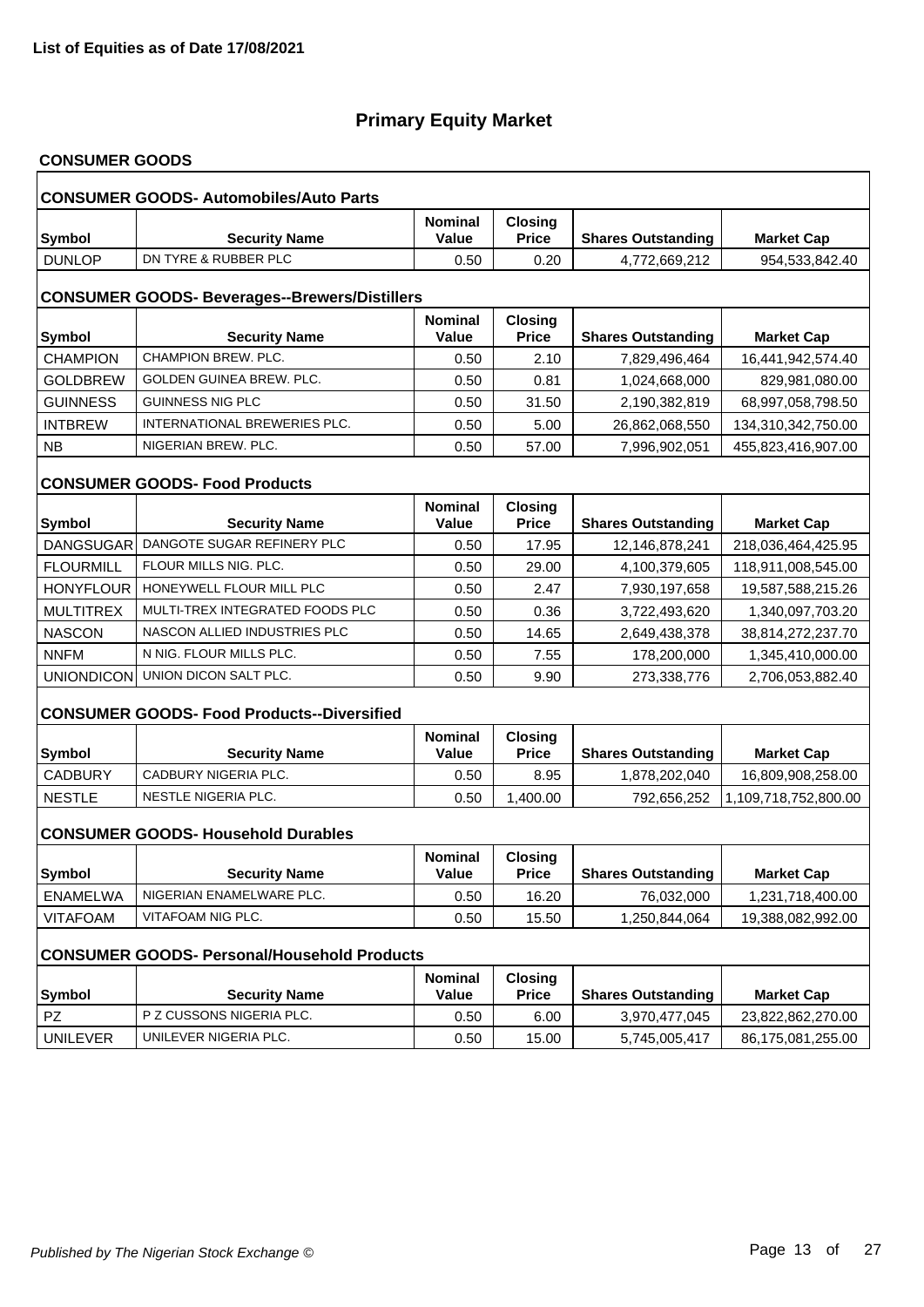#### **FINANCIAL SERVICES**

| <b>FINANCIAL SERVICES- Banking</b> |                                                     |                         |                                |                           |                    |  |  |
|------------------------------------|-----------------------------------------------------|-------------------------|--------------------------------|---------------------------|--------------------|--|--|
| Symbol                             | <b>Security Name</b>                                | <b>Nominal</b><br>Value | <b>Closing</b><br><b>Price</b> | <b>Shares Outstanding</b> | <b>Market Cap</b>  |  |  |
| ETI                                | <b>ECOBANK TRANSNATIONAL</b><br><b>INCORPORATED</b> | 32.00                   | 5.55                           | 18,349,551,215            | 101,840,009,243.25 |  |  |
| <b>FIDELITYBK</b>                  | <b>FIDELITY BANK PLC</b>                            | 0.50                    | 2.42                           | 28,974,797,023            | 70,119,008,795.66  |  |  |
| <b>GTCO</b>                        | <b>GUARANTY TRUST HOLDING COMPANY PLC</b>           | 0.50                    | 28.30                          | 29,431,179,224            | 832,902,372,039.20 |  |  |
| <b>JAIZBANK</b>                    | <b>JAIZ BANK PLC</b>                                | 0.50                    | 0.60                           | 29,464,249,300            | 17,678,549,580.00  |  |  |
| <b>STERLNBANK</b>                  | STERLING BANK PLC.                                  | 0.50                    | 1.53                           | 28,790,418,126            | 44,049,339,732.78  |  |  |
| UBN                                | UNION BANK NIG.PLC.                                 | 0.50                    | 5.20                           | 29,120,752,788            | 151,427,914,497.60 |  |  |
| <b>UNITYBNK</b>                    | <b>UNITY BANK PLC</b>                               | 0.50                    | 0.56                           | 11,689,337,942            | 6,546,029,247.52   |  |  |
| <b>WEMABANK</b>                    | WEMA BANK PLC.                                      | 0.50                    | 0.84                           | 38,574,466,082            | 32,402,551,508.88  |  |  |

# **FINANCIAL SERVICES- Insurance Carriers, Brokers and Services**

| <b>Symbol</b>     | <b>Security Name</b>                                 | <b>Nominal</b><br>Value | <b>Closing</b><br><b>Price</b> | <b>Shares Outstanding</b> | <b>Market Cap</b> |
|-------------------|------------------------------------------------------|-------------------------|--------------------------------|---------------------------|-------------------|
| <b>AFRINSURE</b>  | AFRICAN ALLIANCE INSURANCE PLC                       | 0.50                    | 0.20                           | 20,585,000,000            | 4,117,000,000.00  |
| <b>AIICO</b>      | AIICO INSURANCE PLC.                                 | 0.50                    | 0.96                           | 20,673,265,406            | 19,846,334,789.76 |
| <b>CHIPLC</b>     | <b>CONSOLIDATED HALLMARK INSURANCE</b><br><b>PLC</b> | 0.50                    | 0.45                           | 10,704,500,000            | 4,817,025,000.00  |
| <b>CORNERST</b>   | <b>CORNERSTONE INSURANCE PLC</b>                     | 0.50                    | 0.54                           | 18,166,392,726            | 9,809,852,072.04  |
| <b>GOLDINSURE</b> | <b>GOLDLINK INSURANCE PLC</b>                        | 0.50                    | 0.20                           | 4,549,947,000             | 909,989,400.00    |
| <b>GUINEAINS</b>  | <b>GUINEA INSURANCE PLC.</b>                         | 0.50                    | 0.20                           | 6,140,000,000             | 1,228,000,000.00  |
| <b>INTENEGINS</b> | INTERNATIONAL ENERGY INSURANCE PLC                   | 0.50                    | 0.38                           | 1,284,085,489             | 487,952,485.82    |
| LASACO            | LASACO ASSURANCE PLC.                                | 0.50                    | 1.40                           | 1,833,585,855             | 2,567,020,197.00  |
| LINKASSURE        | LINKAGE ASSURANCE PLC                                | 0.50                    | 0.59                           | 13,999,999,992            | 8,259,999,995.28  |
| <b>MANSARD</b>    | AXAMANSARD INSURANCE PLC                             | 0.50                    | 0.88                           | 36,000,000,000            | 31,680,000,000.00 |
| <b>MBENEFIT</b>   | MUTUAL BENEFITS ASSURANCE PLC.                       | 0.50                    | 0.35                           | 20,061,622,397            | 7,021,567,838.95  |
| <b>NEM</b>        | <b>NEM INSURANCE PLC</b>                             | 0.50                    | 1.92                           | 10,032,955,535            | 19,263,274,627.20 |
| <b>NIGERINS</b>   | NIGER INSURANCE PLC                                  | 0.50                    | 0.20                           | 7,739,479,368             | 1,547,895,873.60  |
| <b>PRESTIGE</b>   | PRESTIGE ASSURANCE PLC                               | 0.50                    | 0.48                           | 13,252,561,890            | 6,361,229,707.20  |
| <b>REGALINS</b>   | <b>REGENCY ASSURANCE PLC</b>                         | 0.50                    | 0.43                           | 6,668,750,000             | 2,867,562,500.00  |
| <b>SOVRENINS</b>  | SOVEREIGN TRUST INSURANCE PLC                        | 0.50                    | 0.27                           | 11,364,466,014            | 3,068,405,823.78  |
| <b>STACO</b>      | <b>STACO INSURANCE PLC</b>                           | 0.50                    | 0.48                           | 9,341,087,609             | 4,483,722,052.32  |
| <b>STDINSURE</b>  | STANDARD ALLIANCE INSURANCE PLC.                     | 0.50                    | 0.20                           | 12,911,030,586            | 2,582,206,117.20  |
| <b>SUNUASSUR</b>  | SUNU ASSURANCES NIGERIA PLC.                         | 0.50                    | 0.45                           | 5,810,800,000             | 2,614,860,000.00  |
| <b>UNIVINSURE</b> | UNIVERSAL INSURANCE PLC                              | 0.50                    | 0.20                           | 16,000,000,000            | 3,200,000,000.00  |
| VERITASKAP        | <b>VERITAS KAPITAL ASSURANCE PLC</b>                 | 0.50                    | 0.22                           | 13,866,666,666            | 3,050,666,666.52  |
| <b>WAPIC</b>      | <b>CORONATION INSURANCE PLC</b>                      | 0.50                    | 0.50                           | 23,991,679,506            | 11,995,839,753.00 |
|                   | FINANCIAL SERVICES- Micro-Finance Banks              |                         |                                |                           |                   |
| Symbol            | <b>Security Name</b>                                 | <b>Nominal</b><br>Value | <b>Closing</b><br><b>Price</b> | <b>Shares Outstanding</b> | <b>Market Cap</b> |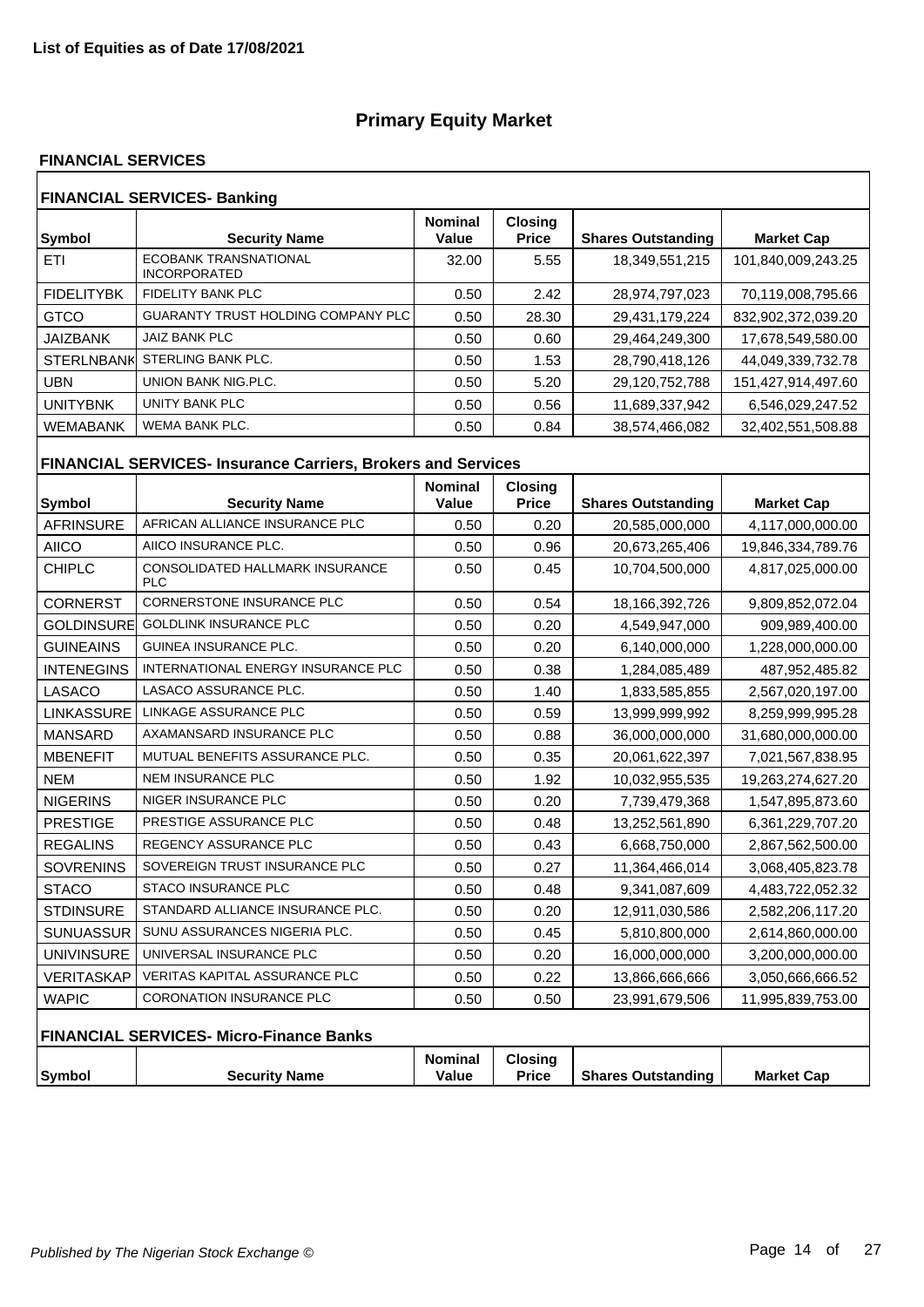### **FINANCIAL SERVICES**

| <b>FINANCIAL SERVICES- Micro-Finance Banks</b> |                                                                    |                         |                                |                           |                    |  |  |  |
|------------------------------------------------|--------------------------------------------------------------------|-------------------------|--------------------------------|---------------------------|--------------------|--|--|--|
| Symbol                                         | <b>Security Name</b>                                               | <b>Nominal</b><br>Value | <b>Closing</b><br><b>Price</b> | <b>Shares Outstanding</b> | <b>Market Cap</b>  |  |  |  |
| <b>NPFMCRFBK</b>                               | NPF MICROFINANCE BANK PLC                                          | 0.50                    | 1.77                           | 2,286,637,766             | 4,047,348,845.82   |  |  |  |
|                                                | <b>FINANCIAL SERVICES- Mortgage Carriers, Brokers and Services</b> |                         |                                |                           |                    |  |  |  |
| <b>Symbol</b>                                  | <b>Security Name</b>                                               | <b>Nominal</b><br>Value | <b>Closing</b><br><b>Price</b> | <b>Shares Outstanding</b> | <b>Market Cap</b>  |  |  |  |
| <b>ABBEYBDS</b>                                | ABBEY MORTGAGE BANK PLC                                            | 0.50                    | 0.95                           | 6,461,538,462             | 6,138,461,538.90   |  |  |  |
| ASOSAVINGS                                     | ASO SAVINGS AND LOANS PLC                                          | 0.50                    | 0.50                           | 14,741,733,802            | 7,370,866,901.00   |  |  |  |
| <b>INFINITY</b>                                | INFINITY TRUST MORTGAGE BANK PLC                                   | 0.50                    | 1.32                           | 4,170,455,720             | 5,505,001,550.40   |  |  |  |
| <b>RESORTSAL</b>                               | <b>RESORT SAVINGS &amp; LOANS PLC</b>                              | 0.50                    | 0.20                           | 11,329,732,404            | 2,265,946,480.80   |  |  |  |
| <b>UNHOMES</b>                                 | UNION HOMES SAVINGS AND LOANS PLC.                                 | 0.50                    | 3.02                           | 976,562,505               | 2,949,218,765.10   |  |  |  |
|                                                | <b>FINANCIAL SERVICES- Other Financial Institutions</b>            |                         |                                |                           |                    |  |  |  |
|                                                |                                                                    | <b>Nominal</b>          | <b>Closing</b>                 |                           |                    |  |  |  |
| Symbol                                         | <b>Security Name</b>                                               | Value                   | <b>Price</b>                   | <b>Shares Outstanding</b> | <b>Market Cap</b>  |  |  |  |
| <b>AFRIPRUD</b>                                | AFRICA PRUDENTIAL PLC                                              | 0.50                    | 6.05                           | 2,000,000,000             | 12,100,000,000.00  |  |  |  |
| <b>CUSTODIAN</b>                               | <b>CUSTODIAN INVESTMENT PLC</b>                                    | 0.50                    | 6.25                           | 5,881,864,195             | 36,761,651,218.75  |  |  |  |
| <b>DEAPCAP</b>                                 | DEAP CAPITAL MANAGEMENT & TRUST PLC                                | 0.50                    | 0.20                           | 1,500,000,000             | 300,000,000.00     |  |  |  |
| <b>FCMB</b>                                    | FCMB GROUP PLC.                                                    | 0.50                    | 3.14                           | 19,802,710,754            | 62,180,511,767.56  |  |  |  |
| <b>ROYALEX</b>                                 | ROYAL EXCHANGE PLC.                                                | 0.50                    | 0.55                           | 5,145,370,074             | 2,829,953,540.70   |  |  |  |
| <b>STANBIC</b>                                 | STANBIC IBTC HOLDINGS PLC                                          | 0.50                    | 41.00                          | 12,956,997,163            | 531,236,883,683.00 |  |  |  |
| <b>UCAP</b>                                    | UNITED CAPITAL PLC                                                 | 0.50                    | 6.95                           | 6.000.000.000             | 41.700.000.000.00  |  |  |  |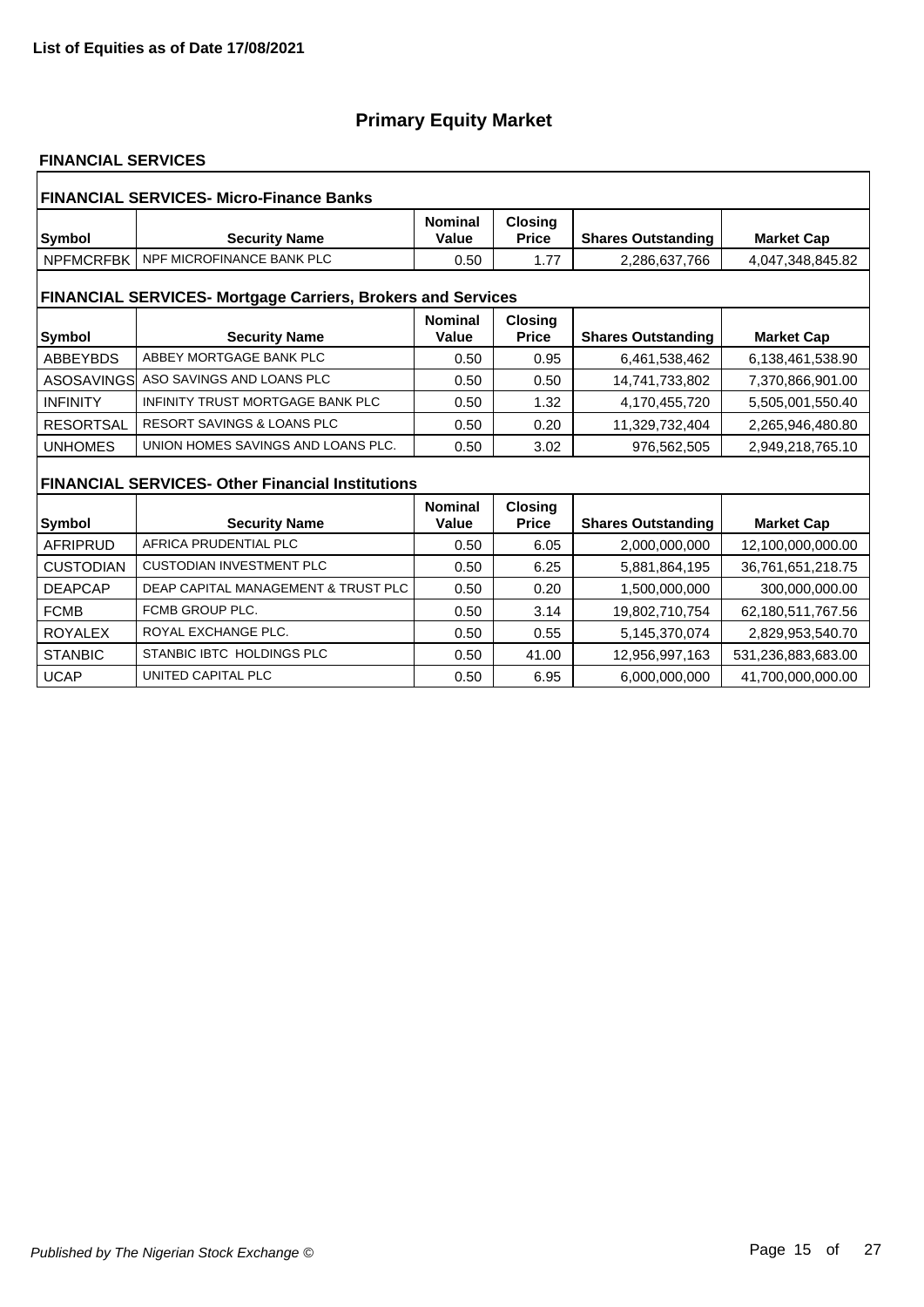#### **HEALTHCARE**

|                   | <b>HEALTHCARE-Healthcare Providers</b>                    |                         |                                |                           |                   |
|-------------------|-----------------------------------------------------------|-------------------------|--------------------------------|---------------------------|-------------------|
| Symbol            | <b>Security Name</b>                                      | <b>Nominal</b><br>Value | <b>Closing</b><br><b>Price</b> | <b>Shares Outstanding</b> | <b>Market Cap</b> |
| <b>EKOCORP</b>    | EKOCORP PLC.                                              | 0.50                    | 5.90                           | 498,600,908               | 2,941,745,357.20  |
|                   | <b>HEALTHCARE- Medical Supplies</b>                       |                         |                                |                           |                   |
| <b>Symbol</b>     | <b>Security Name</b>                                      | <b>Nominal</b><br>Value | <b>Closing</b><br><b>Price</b> | <b>Shares Outstanding</b> | <b>Market Cap</b> |
| <b>MORISON</b>    | <b>MORISON INDUSTRIES PLC.</b>                            | 0.50                    | 1.40                           | 989,161,875               | 1,384,826,625.00  |
| <b>Symbol</b>     | <b>HEALTHCARE-Pharmaceuticals</b><br><b>Security Name</b> | <b>Nominal</b><br>Value | <b>Closing</b><br><b>Price</b> | <b>Shares Outstanding</b> | <b>Market Cap</b> |
| <b>FIDSON</b>     | <b>FIDSON HEALTHCARE PLC</b>                              | 0.50                    | 6.10                           | 2,086,360,250             | 12,726,797,525.00 |
| <b>GLAXOSMITH</b> | <b>GLAXO SMITHKLINE CONSUMER NIG. PLC.</b>                | 0.50                    | 6.00                           | 1,195,876,488             | 7,175,258,928.00  |
| <b>MAYBAKER</b>   | MAY & BAKER NIGERIA PLC.                                  | 0.50                    | 4.83                           | 1,725,234,886             | 8,332,884,499.38  |
| <b>NEIMETH</b>    | <b>NEIMETH INTERNATIONAL</b><br>PHARMACEUTICALS PLC       | 0.50                    | 1.70                           | 1,899,157,108             | 3,228,567,083.60  |
| <b>PHARMDEKO</b>  | PHARMA-DEKO PLC.                                          | 0.50                    | 1.30                           | 216,820,448               | 281,866,582.40    |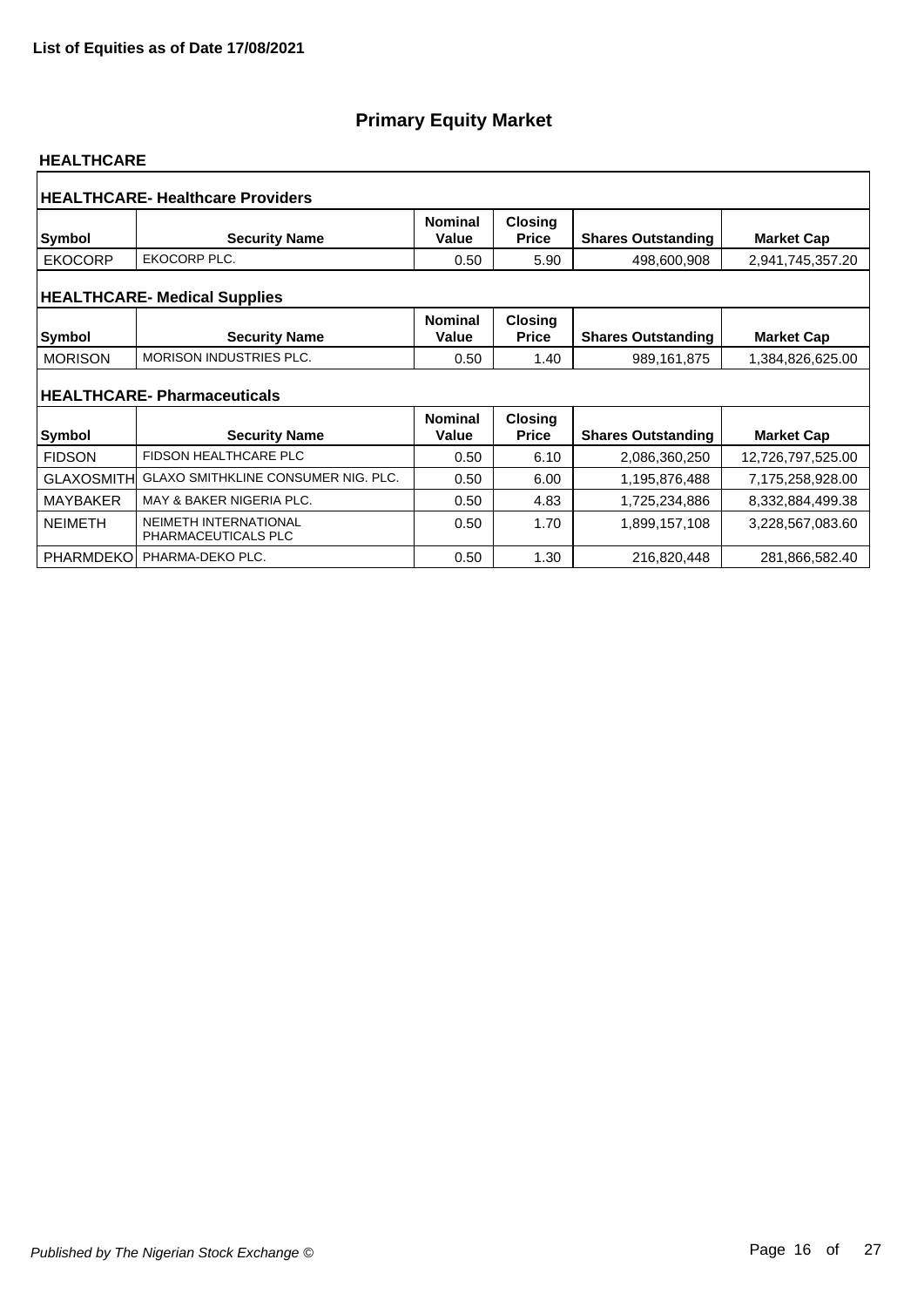| <b>ICT</b>                         |                                           |                         |                                |                           |                      |  |  |  |  |
|------------------------------------|-------------------------------------------|-------------------------|--------------------------------|---------------------------|----------------------|--|--|--|--|
| <b>ICT- Computer Based Systems</b> |                                           |                         |                                |                           |                      |  |  |  |  |
| <b>Symbol</b>                      | <b>Security Name</b>                      | <b>Nominal</b><br>Value | <b>Closing</b><br><b>Price</b> | <b>Shares Outstanding</b> | <b>Market Cap</b>    |  |  |  |  |
| <b>COURTVILLE</b>                  | <b>COURTEVILLE BUSINESS SOLUTIONS PLC</b> | 0.50                    | 0.25                           | 3,552,000,000             | 888,000,000.00       |  |  |  |  |
|                                    | <b>ICT- Computers and Peripherals</b>     |                         |                                |                           |                      |  |  |  |  |
| <b>Symbol</b>                      | <b>Security Name</b>                      | <b>Nominal</b><br>Value | <b>Closing</b><br><b>Price</b> | <b>Shares Outstanding</b> | <b>Market Cap</b>    |  |  |  |  |
| <b>OMATEK</b>                      | <b>OMATEK VENTURES PLC</b>                | 0.50                    | 0.20                           | 2,941,789,472             | 588,357,894.40       |  |  |  |  |
| <b>ICT- IT Services</b>            |                                           |                         |                                |                           |                      |  |  |  |  |
| <b>Symbol</b>                      | <b>Security Name</b>                      | <b>Nominal</b><br>Value | <b>Closing</b><br><b>Price</b> | <b>Shares Outstanding</b> | <b>Market Cap</b>    |  |  |  |  |
| <b>CWG</b>                         | <b>CWG PLC</b>                            | 0.50                    | 1.25                           | 2,524,826,359             | 3,156,032,948.75     |  |  |  |  |
| <b>NCR</b>                         | NCR (NIGERIA) PLC.                        | 0.50                    | 3.00                           | 108,000,000               | 324,000,000.00       |  |  |  |  |
| <b>TRIPPLEG</b>                    | TRIPPLE GEE AND COMPANY PLC.              | 0.50                    | 0.95                           | 494,954,000               | 470,206,300.00       |  |  |  |  |
| <b>ICT- Processing Systems</b>     |                                           |                         |                                |                           |                      |  |  |  |  |
| <b>Symbol</b>                      | <b>Security Name</b>                      | <b>Nominal</b><br>Value | Closing<br><b>Price</b>        | <b>Shares Outstanding</b> | <b>Market Cap</b>    |  |  |  |  |
| <b>CHAMS</b>                       | <b>CHAMS PLC</b>                          | 0.50                    | 0.20                           | 4,696,060,000             | 939,212,000.00       |  |  |  |  |
| <b>ETRANZACT</b>                   | E-TRANZACT INTERNATIONAL PLC              | 0.50                    | 2.06                           | 6,634,566,483             | 13,667,206,954.98    |  |  |  |  |
|                                    | <b>ICT- Telecommunications Services</b>   |                         |                                |                           |                      |  |  |  |  |
| <b>Symbol</b>                      | <b>Security Name</b>                      | <b>Nominal</b><br>Value | <b>Closing</b><br><b>Price</b> | <b>Shares Outstanding</b> | <b>Market Cap</b>    |  |  |  |  |
| <b>AIRTELAFRI</b>                  | AIRTEL AFRICA PLC                         | 0.50                    | 750.00                         | 3,758,151,504             | 2,818,613,628,000.00 |  |  |  |  |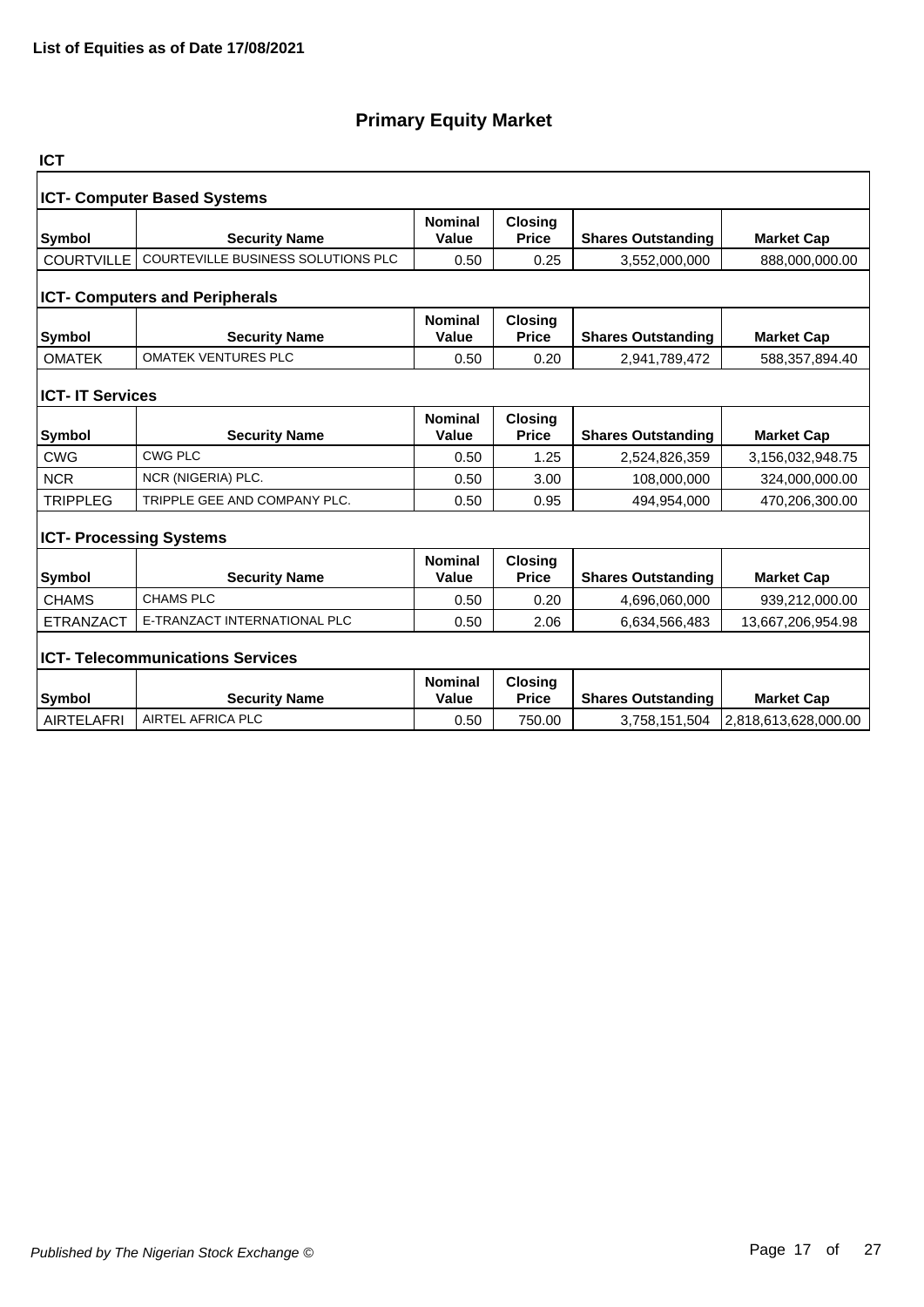### **INDUSTRIAL GOODS**

| INDUSTRIAL GOODS- AGRO-ALLIED & CHEMICALS   |                                                             |                         |                                |                           |                      |  |  |
|---------------------------------------------|-------------------------------------------------------------|-------------------------|--------------------------------|---------------------------|----------------------|--|--|
| Symbol                                      | <b>Security Name</b>                                        | <b>Nominal</b><br>Value | <b>Closing</b><br><b>Price</b> | <b>Shares Outstanding</b> | <b>Market Cap</b>    |  |  |
| <b>NOTORE</b>                               | NOTORE CHEMICAL IND PLC                                     | 0.50                    | 62.50                          | 1,612,066,200             | 100,754,137,500.00   |  |  |
| <b>INDUSTRIAL GOODS- Building Materials</b> |                                                             |                         |                                |                           |                      |  |  |
| <b>Symbol</b>                               | <b>Security Name</b>                                        | <b>Nominal</b><br>Value | <b>Closing</b><br><b>Price</b> | <b>Shares Outstanding</b> | <b>Market Cap</b>    |  |  |
| <b>BERGER</b>                               | <b>BERGER PAINTS PLC</b>                                    | 0.50                    | 8.90                           | 289,823,447               | 2,579,428,678.30     |  |  |
| <b>BUACEMENT</b>                            | <b>BUA CEMENT PLC</b>                                       | 0.50                    | 68.00                          | 33,864,354,060            | 2,302,776,076,080.00 |  |  |
| CAP                                         | <b>CAP PLC</b>                                              | 0.50                    | 19.50                          | 700,000,000               | 13,650,000,000.00    |  |  |
| <b>MEYER</b>                                | MEYER PLC.                                                  | 0.50                    | 0.20                           | 531,237,723               | 106,247,544.60       |  |  |
| <b>PORTPAINT</b>                            | PORTLAND PAINTS & PRODUCTS NIGERIA<br><b>PLC</b>            | 0.50                    | 2.64                           | 793,415,535               | 2,094,617,012.40     |  |  |
|                                             | PREMPAINTS PREMIER PAINTS PLC.                              | 0.50                    | 10.00                          | 123,000,000               | 1,230,000,000.00     |  |  |
|                                             | <b>INDUSTRIAL GOODS- Electronic and Electrical Products</b> |                         |                                |                           |                      |  |  |
|                                             |                                                             | <b>Nominal</b>          | <b>Closing</b>                 |                           |                      |  |  |
| Symbol                                      | <b>Security Name</b>                                        | Value                   | <b>Price</b>                   | <b>Shares Outstanding</b> | <b>Market Cap</b>    |  |  |
| <b>AUSTINLAZ</b>                            | AUSTIN LAZ & COMPANY PLC                                    | 0.50                    | 2.03                           | 1,079,860,000             | 2,192,115,800.00     |  |  |
| <b>CUTIX</b>                                | CUTIX PLC.                                                  | 0.50                    | 5.00                           | 1,761,322,026             | 8,806,610,130.00     |  |  |
|                                             | <b>INDUSTRIAL GOODS- Packaging/Containers</b>               |                         |                                |                           |                      |  |  |
|                                             |                                                             | <b>Nominal</b>          | <b>Closing</b>                 |                           |                      |  |  |
| Symbol                                      | <b>Security Name</b>                                        | Value                   | <b>Price</b>                   | <b>Shares Outstanding</b> | <b>Market Cap</b>    |  |  |
| <b>BETAGLAS</b>                             | <b>BETA GLASS PLC.</b>                                      | 0.50                    | 52.95                          | 499,972,000               | 26,473,517,400.00    |  |  |
| <b>VANLEER</b>                              | <b>GREIF NIGERIA PLC</b>                                    | 0.50                    | 6.05                           | 42,640,000                | 257,972,000.00       |  |  |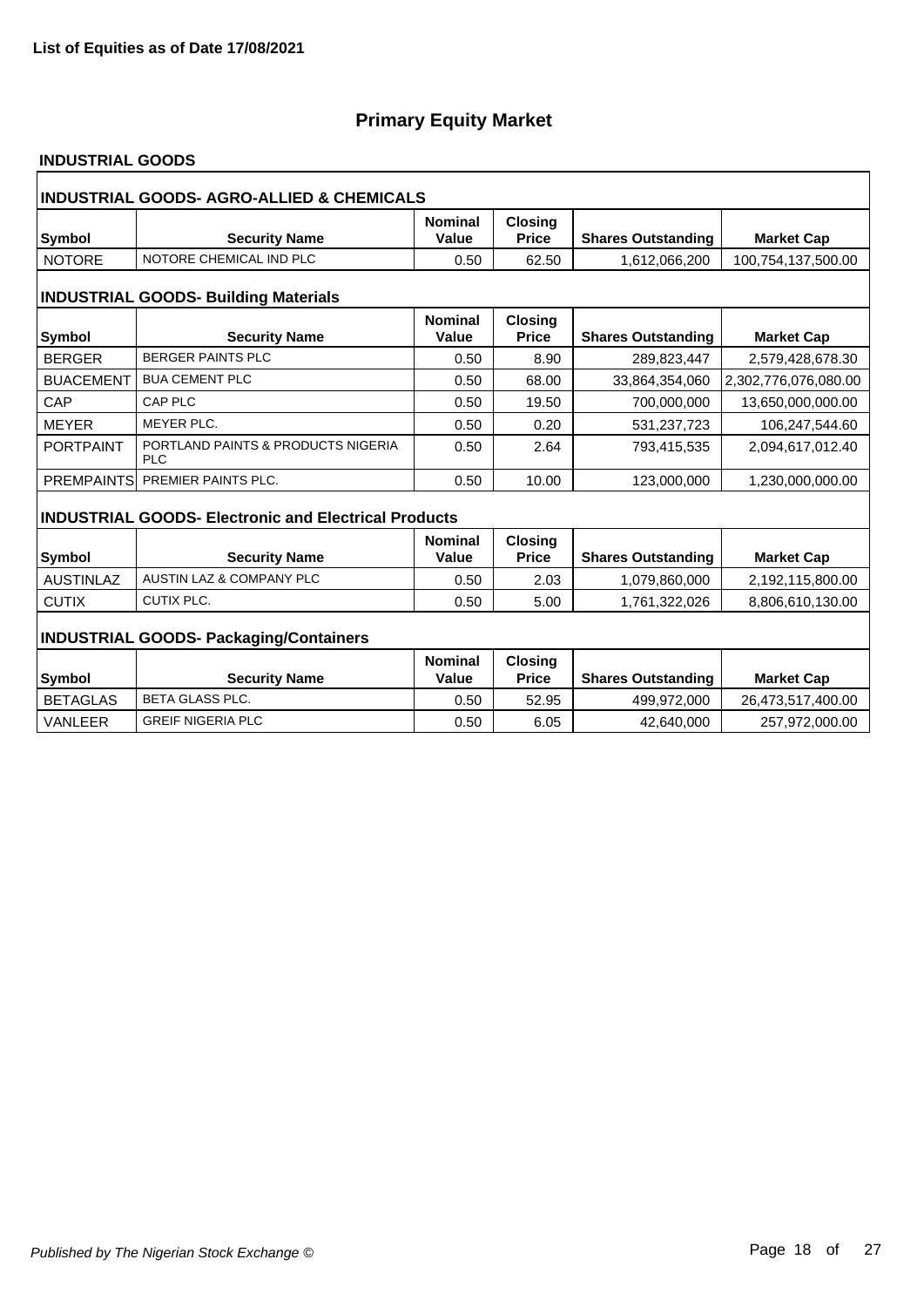#### **NATURAL RESOURCES**

|                   | <b>NATURAL RESOURCES- Chemicals</b>             |                         |                                |                           |                   |
|-------------------|-------------------------------------------------|-------------------------|--------------------------------|---------------------------|-------------------|
| <b>Symbol</b>     | <b>Security Name</b>                            | <b>Nominal</b><br>Value | <b>Closing</b><br><b>Price</b> | <b>Shares Outstanding</b> | <b>Market Cap</b> |
| <b>BOCGAS</b>     | <b>B.O.C. GASES PLC.</b>                        | 0.50                    | 9.20                           | 416,244,706               | 3,829,451,295.20  |
|                   | <b>NATURAL RESOURCES- Metals</b>                |                         |                                |                           |                   |
| <b>Symbol</b>     | <b>Security Name</b>                            | <b>Nominal</b><br>Value | Closing<br><b>Price</b>        | <b>Shares Outstanding</b> | <b>Market Cap</b> |
| <b>ALEX</b>       | ALUMINIUM EXTRUSION IND. PLC.                   | 0.50                    | 7.20                           | 219,956,000               | 1,583,683,200.00  |
|                   | <b>NATURAL RESOURCES- Mining Services</b>       |                         |                                |                           |                   |
| <b>Symbol</b>     | <b>Security Name</b>                            | <b>Nominal</b><br>Value | <b>Closing</b><br><b>Price</b> | <b>Shares Outstanding</b> | <b>Market Cap</b> |
| <b>MULTIVERSE</b> | MULTIVERSE MINING AND EXPLORATION<br><b>PLC</b> | 0.50                    | 0.21                           | 4,261,938,686             | 895,007,124.06    |
|                   | <b>NATURAL RESOURCES- Paper/Forest Products</b> |                         |                                |                           |                   |
| <b>Symbol</b>     | <b>Security Name</b>                            | <b>Nominal</b><br>Value | <b>Closing</b><br><b>Price</b> | <b>Shares Outstanding</b> | <b>Market Cap</b> |
| <b>THOMASWY</b>   | THOMAS WYATT NIG. PLC.                          | 0.50                    | 0.35                           | 220,000,000               | 77,000,000.00     |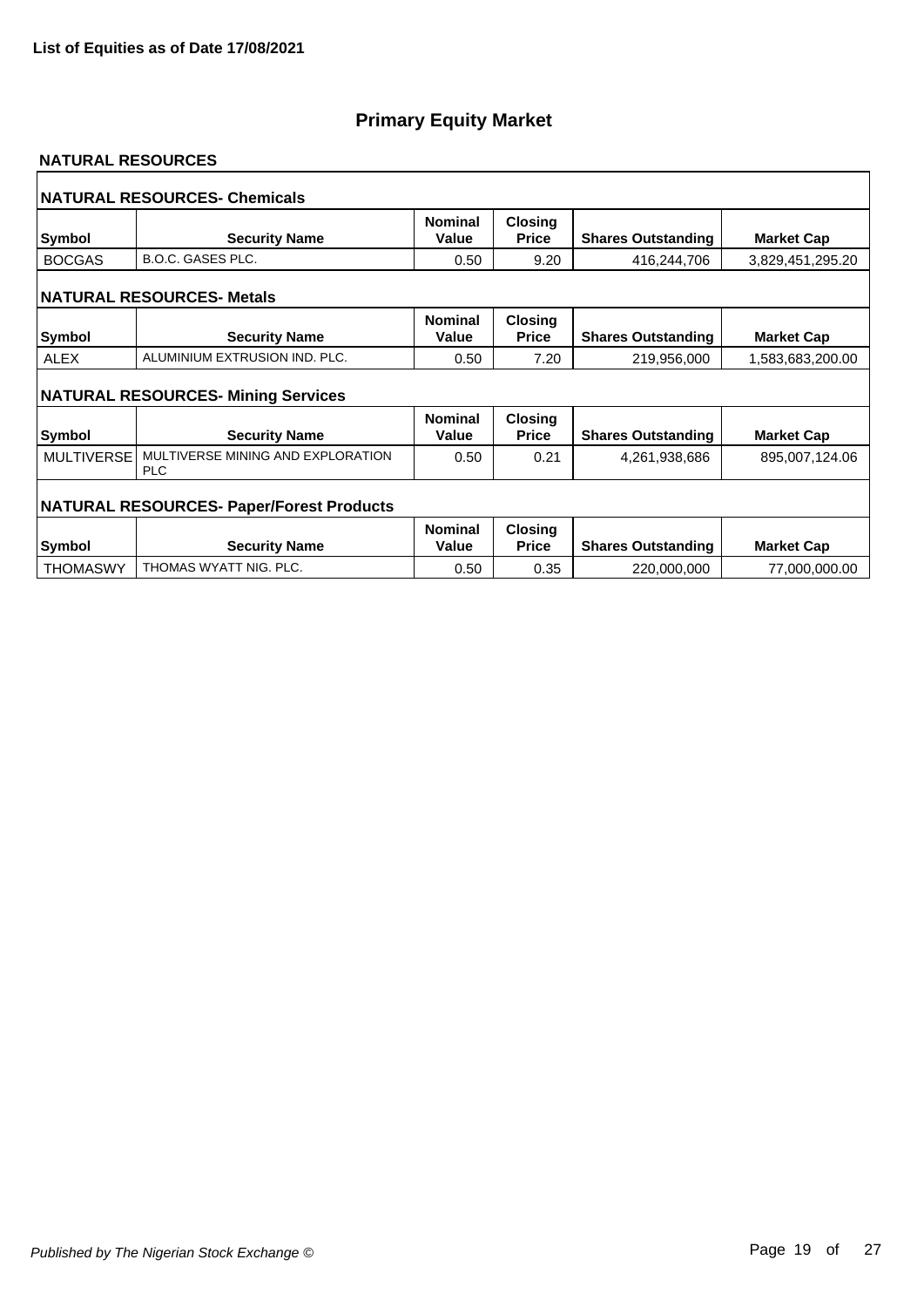#### **OIL AND GAS**

|               | <b>OIL AND GAS- Energy Equipment and Services</b>          |                         |                                |                           |                   |  |  |  |  |
|---------------|------------------------------------------------------------|-------------------------|--------------------------------|---------------------------|-------------------|--|--|--|--|
| Symbol        | <b>Security Name</b>                                       | <b>Nominal</b><br>Value | <b>Closing</b><br><b>Price</b> | <b>Shares Outstanding</b> | <b>Market Cap</b> |  |  |  |  |
| JAPAULGOLD    | JAPAUL GOLD & VENTURES PLC                                 | 0.50                    | 0.52                           | 6,262,701,716             | 3,256,604,892.32  |  |  |  |  |
|               | OIL AND GAS- Integrated Oil and Gas Services               |                         |                                |                           |                   |  |  |  |  |
| Symbol        | <b>Security Name</b>                                       | <b>Nominal</b><br>Value | <b>Closing</b><br><b>Price</b> | <b>Shares Outstanding</b> | <b>Market Cap</b> |  |  |  |  |
| <b>OANDO</b>  | <b>OANDO PLC</b>                                           | 0.50                    | 4.95                           | 12,431,412,481            | 61,535,491,780.95 |  |  |  |  |
|               | OIL AND GAS- Petroleum and Petroleum Products Distributors |                         |                                |                           |                   |  |  |  |  |
|               |                                                            | <b>Nominal</b>          | <b>Closing</b>                 |                           |                   |  |  |  |  |
| Symbol        | <b>Security Name</b>                                       | Value                   | <b>Price</b>                   | <b>Shares Outstanding</b> | <b>Market Cap</b> |  |  |  |  |
| <b>ARDOVA</b> | <b>ARDOVA PLC</b>                                          | 0.50                    | 15.50                          | 1,302,481,103             | 20,188,457,096.50 |  |  |  |  |
| <b>CONOIL</b> | <b>CONOIL PLC</b>                                          | 0.50                    | 22.35                          | 693,952,117               | 15,509,829,814.95 |  |  |  |  |
| <b>ETERNA</b> | ETERNA PLC.                                                | 0.50                    | 6.35                           | 1,304,144,647             | 8,281,318,508.45  |  |  |  |  |
| <b>MRS</b>    | MRS OIL NIGERIA PLC.                                       | 0.50                    | 13.85                          | 304,786,407               | 4,221,291,736.95  |  |  |  |  |
| <b>TOTAL</b>  | TOTAL NIGERIA PLC.                                         | 0.50                    | 199.20                         | 339,521,837               | 67,632,749,930.40 |  |  |  |  |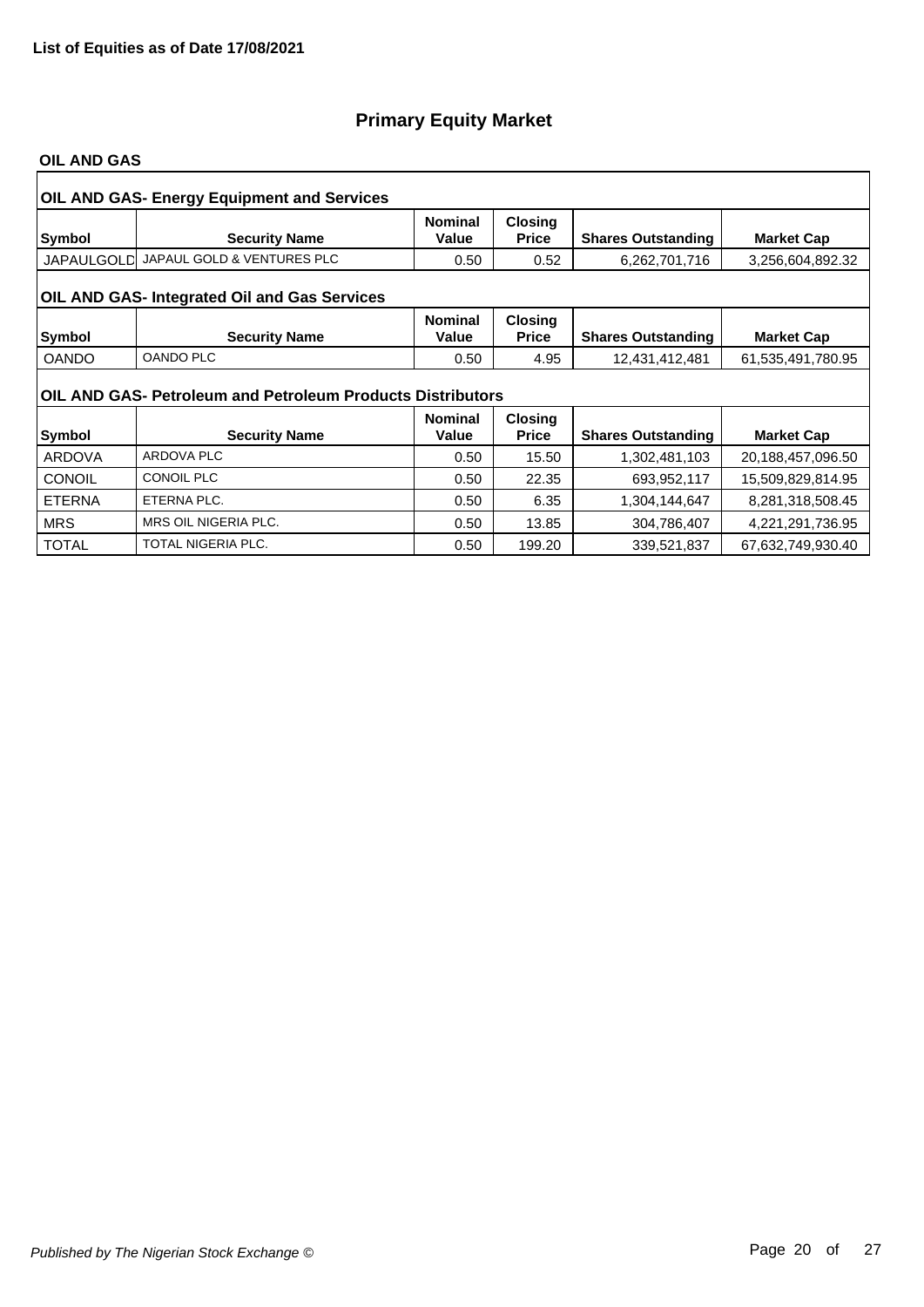| <b>SERVICES</b>              |                                                 |                                |                                |                           |                   |  |  |  |  |  |
|------------------------------|-------------------------------------------------|--------------------------------|--------------------------------|---------------------------|-------------------|--|--|--|--|--|
| <b>SERVICES- Advertising</b> |                                                 |                                |                                |                           |                   |  |  |  |  |  |
| Symbol                       | <b>Security Name</b>                            | <b>Nominal</b><br>Value        | Closing<br><b>Price</b>        | <b>Shares Outstanding</b> | <b>Market Cap</b> |  |  |  |  |  |
| <b>AFROMEDIA</b>             | <b>AFROMEDIA PLC</b>                            | 0.50                           | 0.20                           | 4,439,046,986             | 887,809,397.20    |  |  |  |  |  |
|                              |                                                 |                                |                                |                           |                   |  |  |  |  |  |
| <b>SERVICES-Airlines</b>     |                                                 |                                |                                |                           |                   |  |  |  |  |  |
| <b>Symbol</b>                | <b>Security Name</b>                            | <b>Nominal</b><br>Value        | <b>Closing</b><br><b>Price</b> | <b>Shares Outstanding</b> | <b>Market Cap</b> |  |  |  |  |  |
| <b>MEDVIEWAIR</b>            | MEDVIEW AIRLINE PLC                             | 0.50                           | 1.62                           | 9,750,649,400             | 15,796,052,028.00 |  |  |  |  |  |
|                              |                                                 |                                |                                |                           |                   |  |  |  |  |  |
|                              | <b>SERVICES- Automobile/Auto Part Retailers</b> |                                |                                |                           |                   |  |  |  |  |  |
|                              |                                                 | <b>Nominal</b>                 | <b>Closing</b>                 |                           |                   |  |  |  |  |  |
| <b>Symbol</b>                | <b>Security Name</b>                            | <b>Value</b>                   | <b>Price</b>                   | <b>Shares Outstanding</b> | <b>Market Cap</b> |  |  |  |  |  |
| <b>RTBRISCOE</b>             | R T BRISCOE PLC.                                | 0.50                           | 0.20                           | 1,176,356,880             | 235,271,376.00    |  |  |  |  |  |
|                              | <b>SERVICES- Courier/Freight/Delivery</b>       |                                |                                |                           |                   |  |  |  |  |  |
| Symbol                       | <b>Security Name</b>                            | <b>Nominal</b><br><b>Value</b> | <b>Closing</b><br><b>Price</b> | <b>Shares Outstanding</b> | <b>Market Cap</b> |  |  |  |  |  |
| REDSTAREX                    | RED STAR EXPRESS PLC                            | 0.50                           | 3.33                           | 926,352,051               | 3,084,752,329.83  |  |  |  |  |  |
| <b>TRANSEXPR</b>             | TRANS-NATIONWIDE EXPRESS PLC.                   | 0.50                           | 0.89                           | 468,847,132               | 417,273,947.48    |  |  |  |  |  |
|                              |                                                 |                                |                                |                           |                   |  |  |  |  |  |
| <b>SERVICES- Hospitality</b> |                                                 |                                |                                |                           |                   |  |  |  |  |  |
| Symbol                       | <b>Security Name</b>                            | <b>Nominal</b><br><b>Value</b> | <b>Closing</b><br><b>Price</b> | <b>Shares Outstanding</b> | <b>Market Cap</b> |  |  |  |  |  |
| <b>TANTALIZER</b>            | TANTALIZERS PLC                                 | 0.50                           | 0.20                           | 3,211,627,907             | 642,325,581.40    |  |  |  |  |  |
|                              |                                                 |                                |                                |                           |                   |  |  |  |  |  |
|                              | <b>SERVICES- Hotels/Lodging</b>                 |                                |                                |                           |                   |  |  |  |  |  |
| <b>Symbol</b>                | <b>Security Name</b>                            | <b>Nominal</b><br><b>Value</b> | <b>Closing</b><br><b>Price</b> | <b>Shares Outstanding</b> | <b>Market Cap</b> |  |  |  |  |  |
| <b>CAPHOTEL</b>              | CAPITAL HOTEL PLC                               | 0.50                           | 2.90                           | 1,548,780,000             | 4,491,462,000.00  |  |  |  |  |  |
| <b>IKEJAHOTEL</b>            | <b>IKEJA HOTEL PLC</b>                          | 0.50                           | 1.40                           | 2,078,796,399             | 2,910,314,958.60  |  |  |  |  |  |
| <b>TOURIST</b>               | TOURIST COMPANY OF NIGERIA PLC.                 | 0.50                           | 2.84                           | 2,246,437,472             | 6,379,882,420.48  |  |  |  |  |  |
| <b>TRANSCOHO</b>             | <b>TRANSCORP HOTELS PLC</b>                     | 0.50                           | 3.92                           | 10,242,528,411            | 40,150,711,371.12 |  |  |  |  |  |
|                              | <b>SERVICES- Media/Entertainment</b>            |                                |                                |                           |                   |  |  |  |  |  |
| Symbol                       | <b>Security Name</b>                            | <b>Nominal</b><br><b>Value</b> | <b>Closing</b><br><b>Price</b> | <b>Shares Outstanding</b> | <b>Market Cap</b> |  |  |  |  |  |
| <b>DAARCOMM</b>              | DAAR COMMUNICATIONS PLC                         | 0.50                           | 0.20                           | 12,000,000,000            | 2,400,000,000.00  |  |  |  |  |  |
|                              |                                                 |                                |                                |                           |                   |  |  |  |  |  |
|                              | <b>SERVICES- Printing/Publishing</b>            |                                |                                |                           |                   |  |  |  |  |  |
| <b>Symbol</b>                | <b>Security Name</b>                            | <b>Nominal</b><br>Value        | <b>Closing</b><br><b>Price</b> | <b>Shares Outstanding</b> | <b>Market Cap</b> |  |  |  |  |  |
| <b>ACADEMY</b>               | <b>ACADEMY PRESS PLC.</b>                       | 0.50                           | 0.41                           | 604,800,000               | 247,968,000.00    |  |  |  |  |  |
| LEARNAFRCA                   | <b>LEARN AFRICA PLC</b>                         | 0.50                           | 1.35                           | 771,450,000               | 1,041,457,500.00  |  |  |  |  |  |
| <b>STUDPRESS</b>             | STUDIO PRESS (NIG) PLC.                         | 0.50                           | 1.78                           | 594,885,713               | 1,058,896,569.14  |  |  |  |  |  |
| <b>UPL</b>                   | UNIVERSITY PRESS PLC.                           | 0.50                           | 1.29                           | 431,409,504               | 556,518,260.16    |  |  |  |  |  |
|                              |                                                 |                                |                                |                           |                   |  |  |  |  |  |
|                              | <b>SERVICES- Road Transportation</b>            |                                |                                |                           |                   |  |  |  |  |  |
| Symbol                       | <b>Security Name</b>                            | <b>Nominal</b><br><b>Value</b> | <b>Closing</b><br><b>Price</b> | <b>Shares Outstanding</b> | <b>Market Cap</b> |  |  |  |  |  |
| <b>ABCTRANS</b>              | ASSOCIATED BUS COMPANY PLC                      | 0.50                           | 0.33                           | 1,657,700,001             | 547,041,000.33    |  |  |  |  |  |
|                              |                                                 |                                |                                |                           |                   |  |  |  |  |  |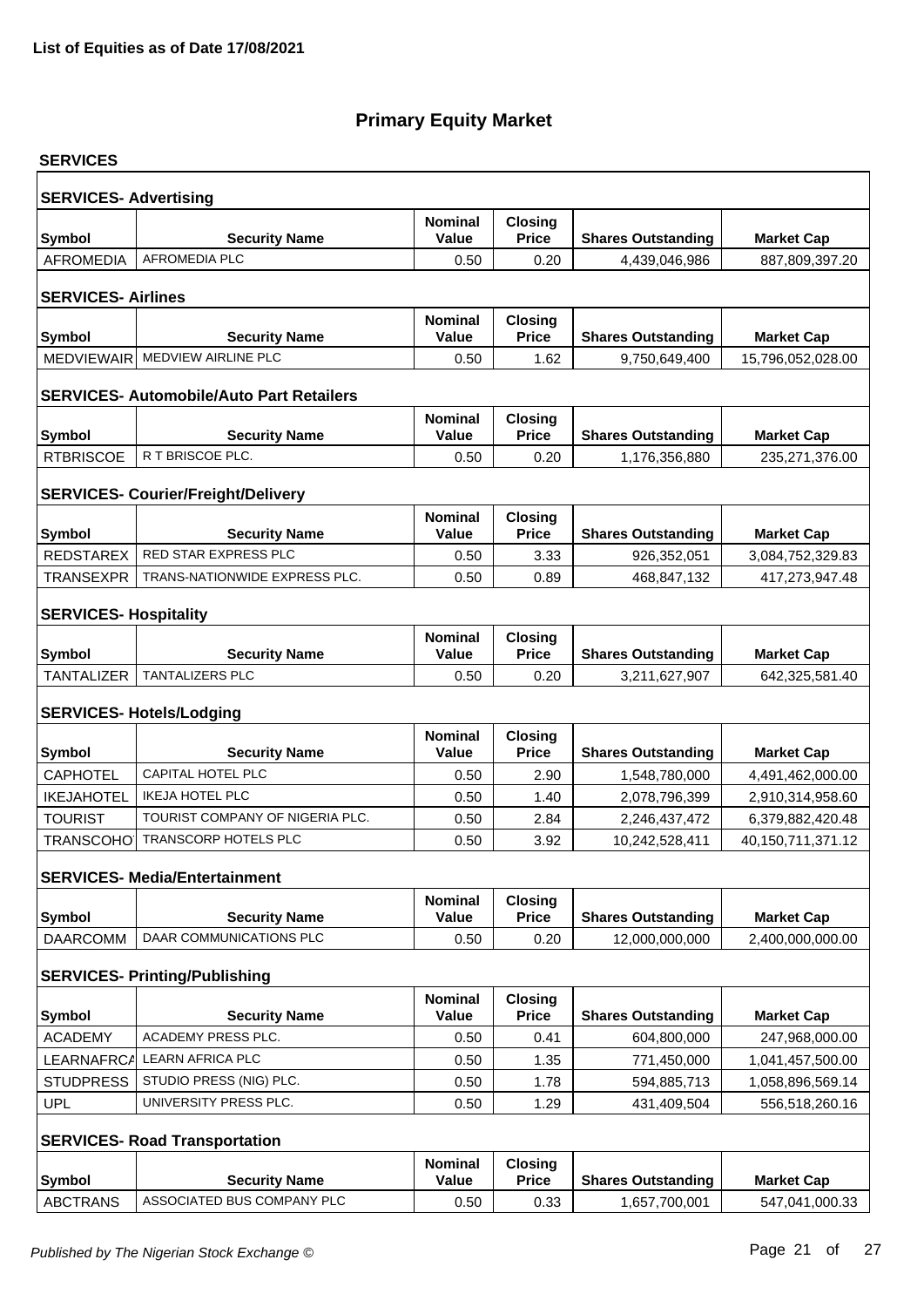#### **SERVICES**

| <b>SERVICES- Specialty</b><br><b>Nominal</b><br><b>Closing</b> |                                  |       |              |                           |                   |  |  |
|----------------------------------------------------------------|----------------------------------|-------|--------------|---------------------------|-------------------|--|--|
| Symbol                                                         | <b>Security Name</b>             | Value | <b>Price</b> | <b>Shares Outstanding</b> | <b>Market Cap</b> |  |  |
| <b>EUNISELL</b>                                                | EUNISELL INTERLINKED PLC         | 0.50  | 2.91         | 236,699,521               | 688,795,606.11    |  |  |
| <b>NSLTECH</b>                                                 | SECURE ELECTRONIC TECHNOLOGY PLC | 0.50  | 0.20         | 5,631,540,000             | 1,126,308,000.00  |  |  |
| <b>SERVICES- Support and Logistics</b>                         |                                  |       |              |                           |                   |  |  |

| Symbol           | <b>Security Name</b>              | <b>Nominal</b><br>Value | <b>Closing</b><br>Price | <b>Shares Outstanding</b> | <b>Market Cap</b> |
|------------------|-----------------------------------|-------------------------|-------------------------|---------------------------|-------------------|
| CAVERTON         | CAVERTON OFFSHORE SUPPORT GRP PLC | 0.50                    | 1.82                    | 3.350.509.750             | 6,097,927,745.00  |
| <b>CILEASING</b> | C & I LEASING PLC.                | 0.50                    | 4.70                    | 781,646,167               | 3,673,736,984.90  |

### **SERVICES- Transport-Related Services**

| <b>Symbol</b>   | <b>Security Name</b>                                 | <b>Nominal</b><br>Value | <b>Closing</b><br><b>Price</b> | <b>Shares Outstanding</b> | <b>Market Cap</b> |
|-----------------|------------------------------------------------------|-------------------------|--------------------------------|---------------------------|-------------------|
| <b>GSPECPLC</b> | <b>GLOBAL SPECTRUM ENERGY SERVICES</b><br><b>PLC</b> | 0.50                    | 4.19                           | 800,000,000               | 3,352,000,000.00  |
| <b>NAHCO</b>    | NIGERIAN AVIATION HANDLING COMPANY<br><b>PLC</b>     | 0.50                    | 2.67                           | 1,624,218,750             | 4,336,664,062.50  |
| <b>SKYAVN</b>   | SKYWAY AVIATION HANDLING COMPANY<br><b>PLC</b>       | 0.50                    | 3.45                           | 1,353,580,000             | 4,669,851,000.00  |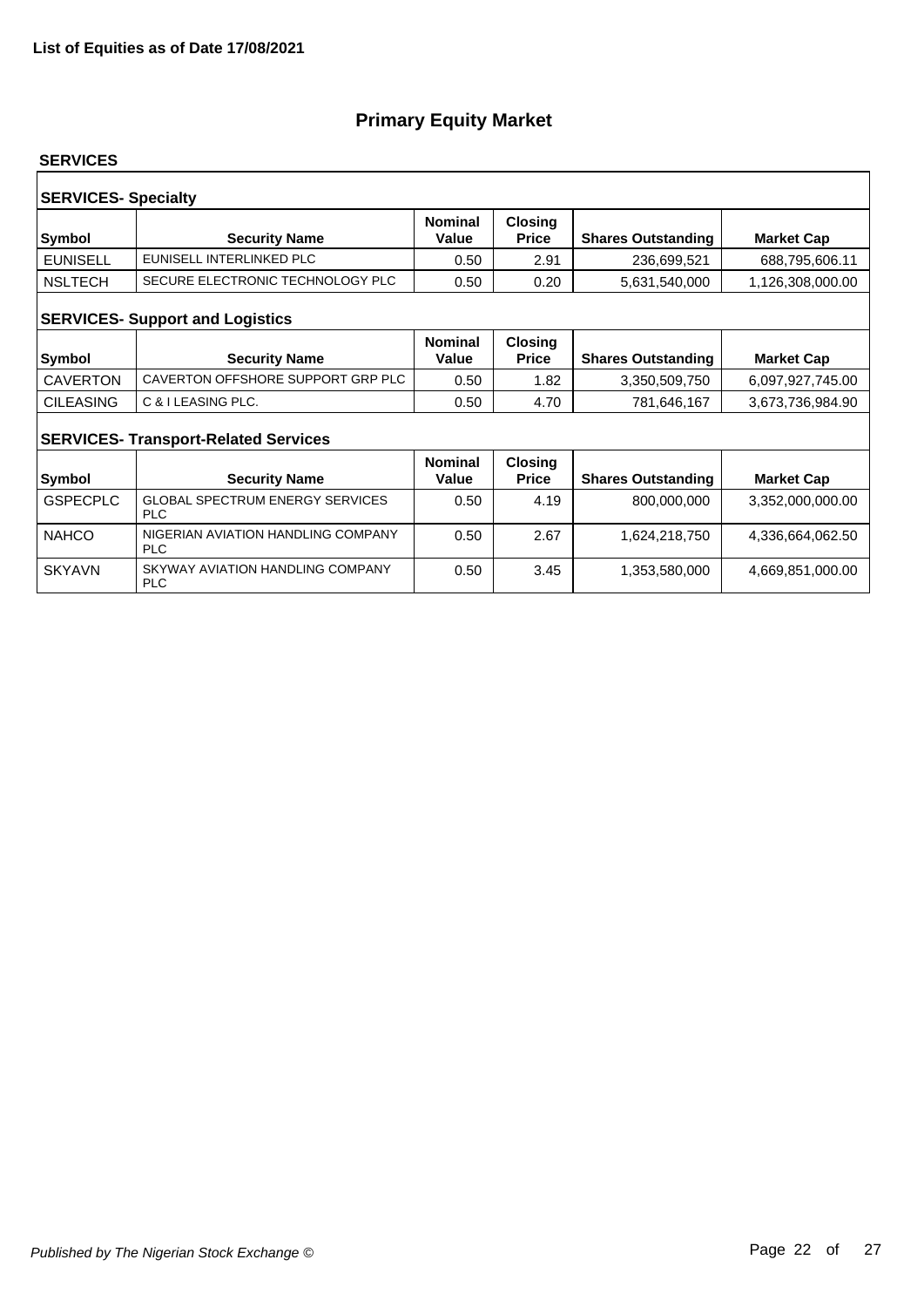### **Real Estate Investment Trust & Close End Fund**

#### **CONSTRUCTION/REAL ESTATE**

| CONSTRUCTION/REAL ESTATE- Real Estate Investment Trusts (REITs) |                                                    |                         |                                |                           |                   |  |
|-----------------------------------------------------------------|----------------------------------------------------|-------------------------|--------------------------------|---------------------------|-------------------|--|
| Symbol                                                          | <b>Security Name</b>                               | <b>Nominal</b><br>Value | <b>Closing</b><br><b>Price</b> | <b>Shares Outstanding</b> | <b>Market Cap</b> |  |
| <b>SFSREIT</b>                                                  | SFS REAL ESTATE INVESTMENT TRUST                   | 100.00                  | 67.90                          | 20,000,000                | 1,358,000,000.00  |  |
| <b>UHOMREIT</b>                                                 | UNION HOMES REAL ESTATE INVESTMENT<br>TRUST (REIT) | 0.50                    | 36.60                          | 250,019,781               | 9,150,723,984.60  |  |
| <b>UPDCREIT</b>                                                 | UPDC REAL ESTATE INVESTMENT TRUST                  | 10.00                   | 5.60                           | 2,668,269,500             | 14,942,309,200.00 |  |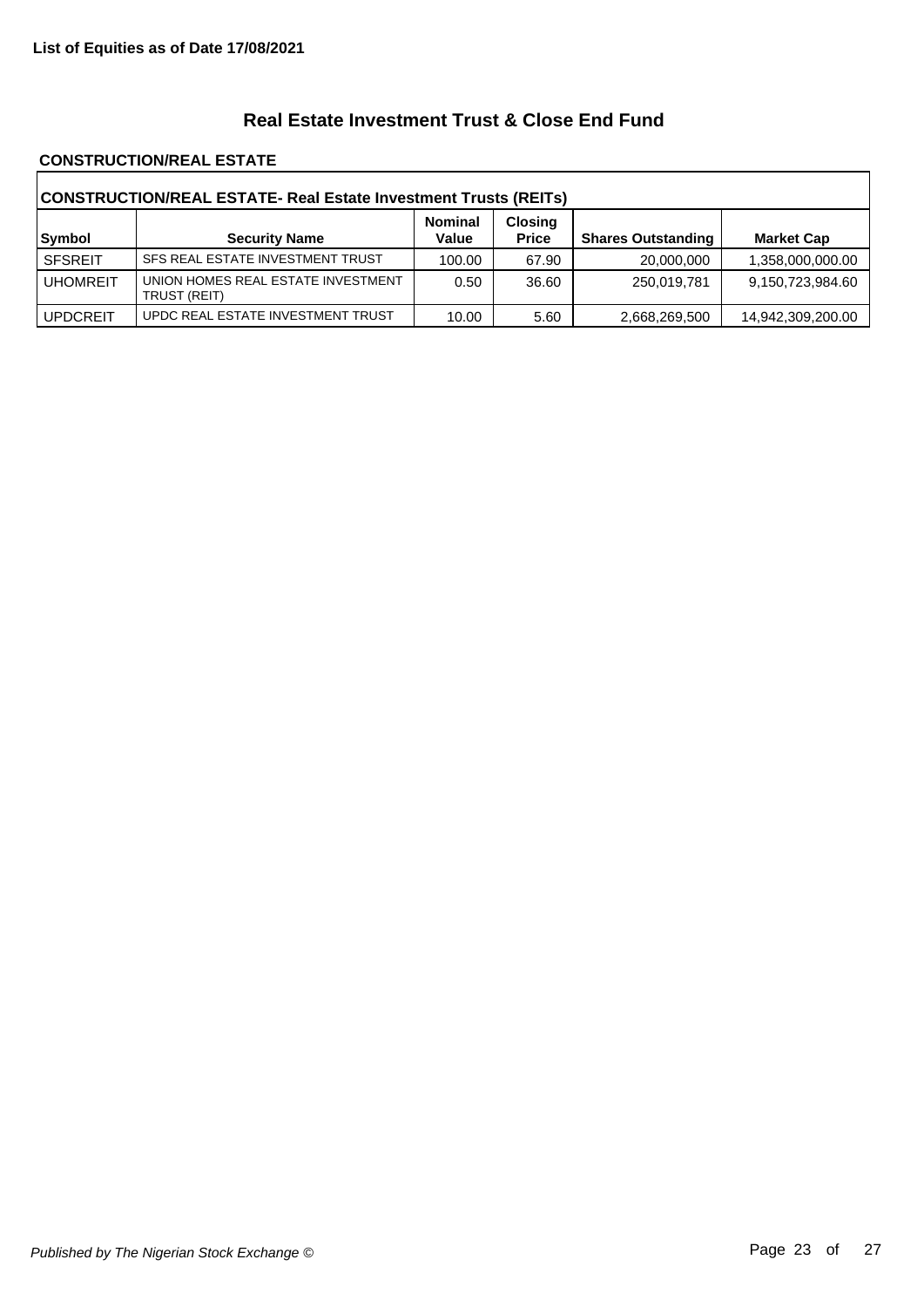### **Real Estate Investment Trust & Close End Fund**

# **FINANCIAL SERVICES**

| <b>FINANCIAL SERVICES- Other Financial Institutions</b> |                             |                         |                                |                           |                   |  |
|---------------------------------------------------------|-----------------------------|-------------------------|--------------------------------|---------------------------|-------------------|--|
| Symbol                                                  | <b>Security Name</b>        | <b>Nominal</b><br>Value | <b>Closing</b><br><b>Price</b> | <b>Shares Outstanding</b> | <b>Market Cap</b> |  |
| <b>NESF</b>                                             | NIGERIA ENERYGY SECTOR FUND | 0.000.00                | 552.20                         | 745,950                   | 411,913,590.00    |  |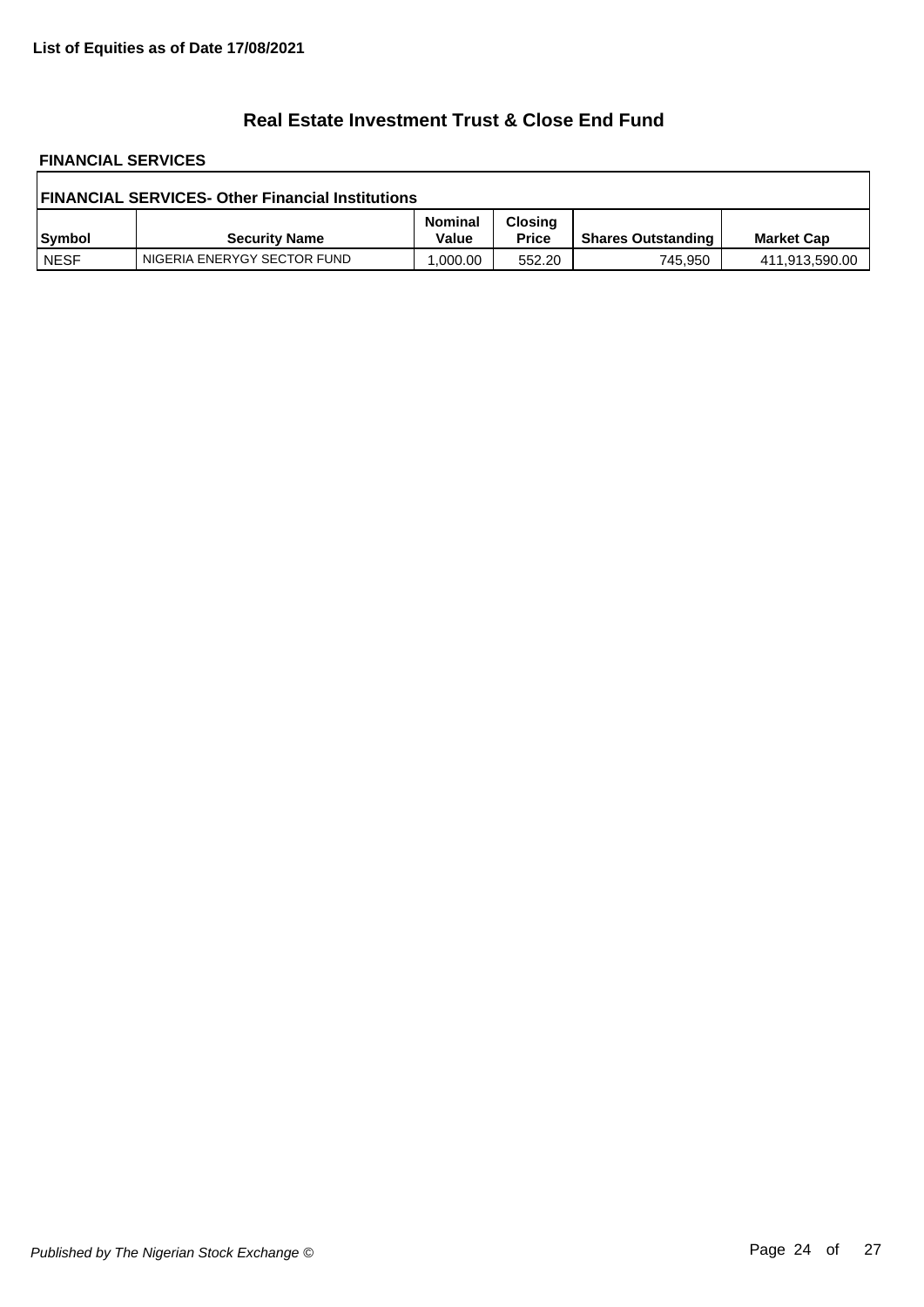# **ASeM Equity Market**

# **CONSTRUCTION/REAL ESTATE**

| <b>CONSTRUCTION/REAL ESTATE- Property Management</b> |                            |                         |                                |                           |                   |  |
|------------------------------------------------------|----------------------------|-------------------------|--------------------------------|---------------------------|-------------------|--|
| Symbol                                               | <b>Security Name</b>       | <b>Nominal</b><br>Value | <b>Closing</b><br><b>Price</b> | <b>Shares Outstanding</b> | <b>Market Cap</b> |  |
| SMURFIT                                              | SMART PRODUCTS NIGERIA PLC | 0.50                    | 0.20                           | 45,000,000                | 9,000,000.00      |  |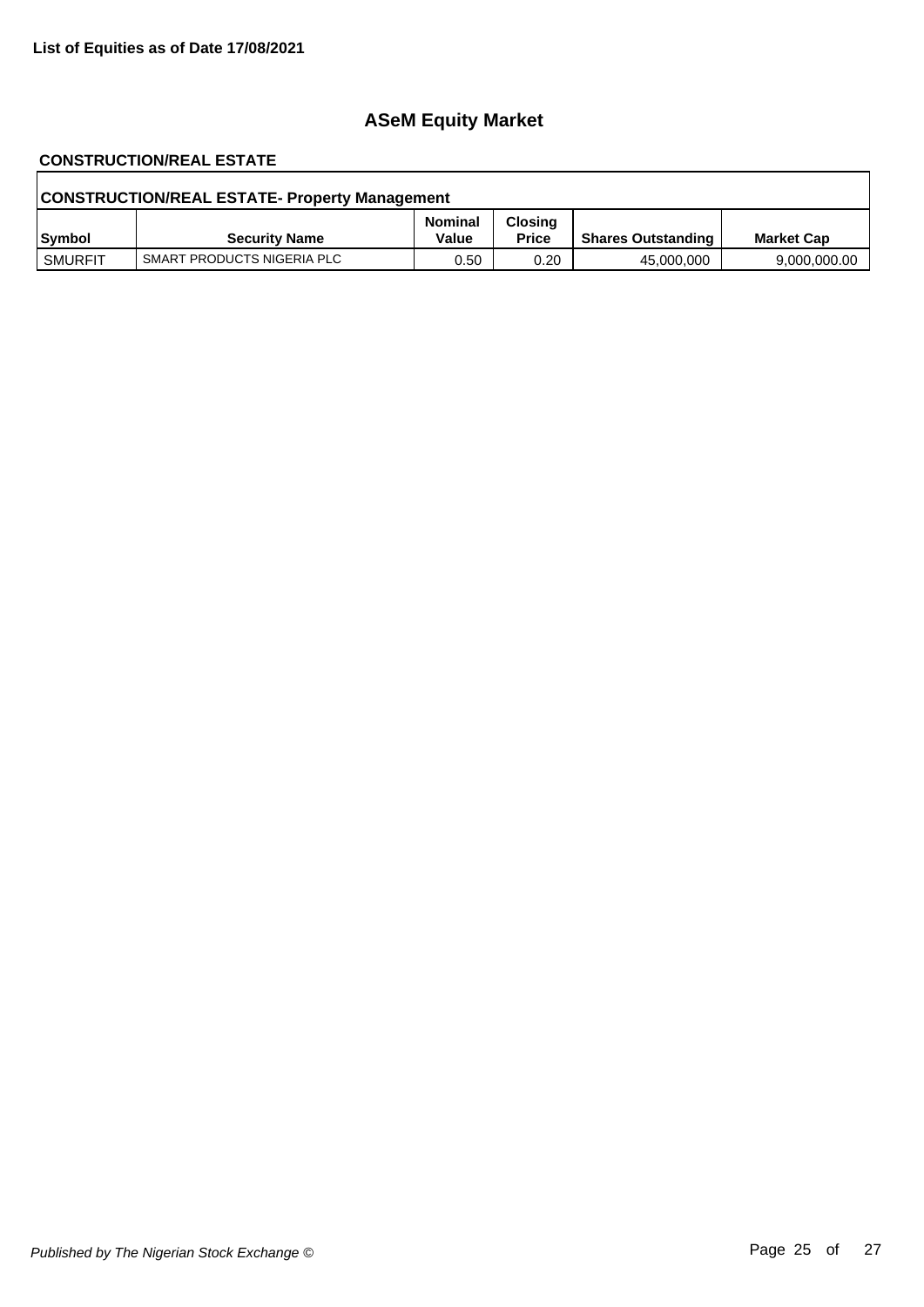# **ASeM Equity Market**

#### **OIL AND GAS**

| <b>OIL AND GAS- Petroleum and Petroleum Products Distributors</b> |                           |                         |                                |                           |                   |  |
|-------------------------------------------------------------------|---------------------------|-------------------------|--------------------------------|---------------------------|-------------------|--|
| Symbol                                                            | <b>Security Name</b>      | <b>Nominal</b><br>Value | <b>Closing</b><br><b>Price</b> | <b>Shares Outstanding</b> | <b>Market Cap</b> |  |
| CAPOIL                                                            | CAPITAL OIL PLC           | 0.25                    | 0.20                           | 5.857.548.000             | 1,171,509,600.00  |  |
| <b>RAKUNITY</b>                                                   | RAK UNITY PET. COMP. PLC. | 0.50                    | 0.30                           | 56,624,533                | 16,987,359.90     |  |